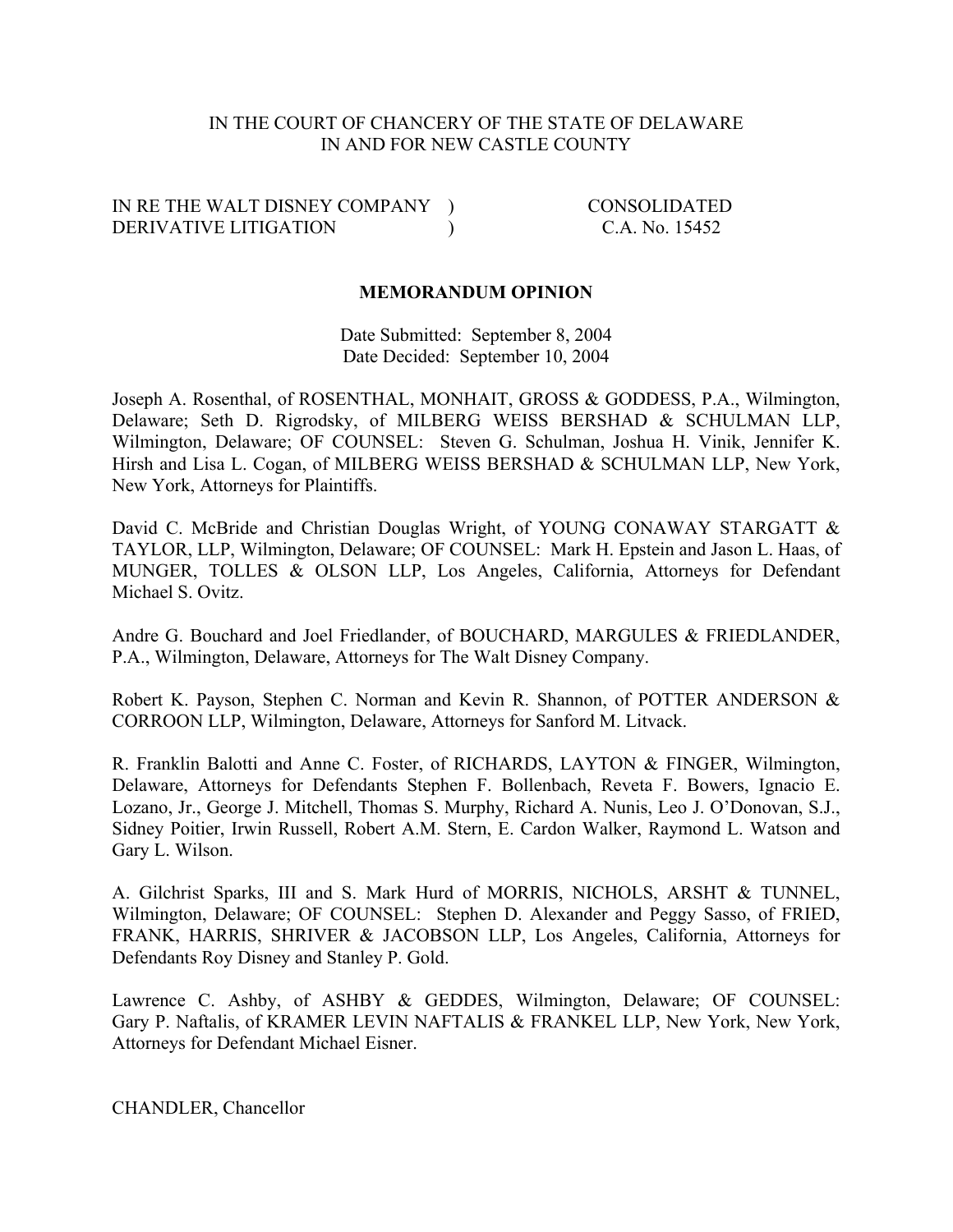#### **I. INTRODUCTION**

This derivative action already has developed a lengthy and well-documented history. In anticipation of the trial scheduled to begin shortly, defendant Michael S. Ovitz has moved for summary judgment on the ground that the undisputed evidence obtained by plaintiffs is legally insufficient to establish that he violated whatever fiduciary duties he may have owed to the Walt Disney Company and its shareholders. Although Ovitz's motion itself purportedly addresses all three claims pled against Ovitz in the Second Amended Consolidated Derivative Complaint ("Complaint"), the briefs filed in support of his motion only address the fiduciary duty issues and do not address the claim that Ovitz wrongfully caused Disney to engage in waste.

For reasons briefly described later, I conclude that Ovitz is entitled to summary judgment with respect to the First Claim of the Complaint, which alleges that he violated his fiduciary duties in negotiating, arranging, and finalizing the terms of his employment contract because, at the time all material negotiations occurred and alterations were made, Ovitz was not yet a fiduciary of Disney. With respect to the claim of waste and Ovitz's termination and receipt of Non-Fault Termination ("NFT") benefits when his employment with Disney ended, there are genuine issues of material fact to be resolved at trial, and summary judgment in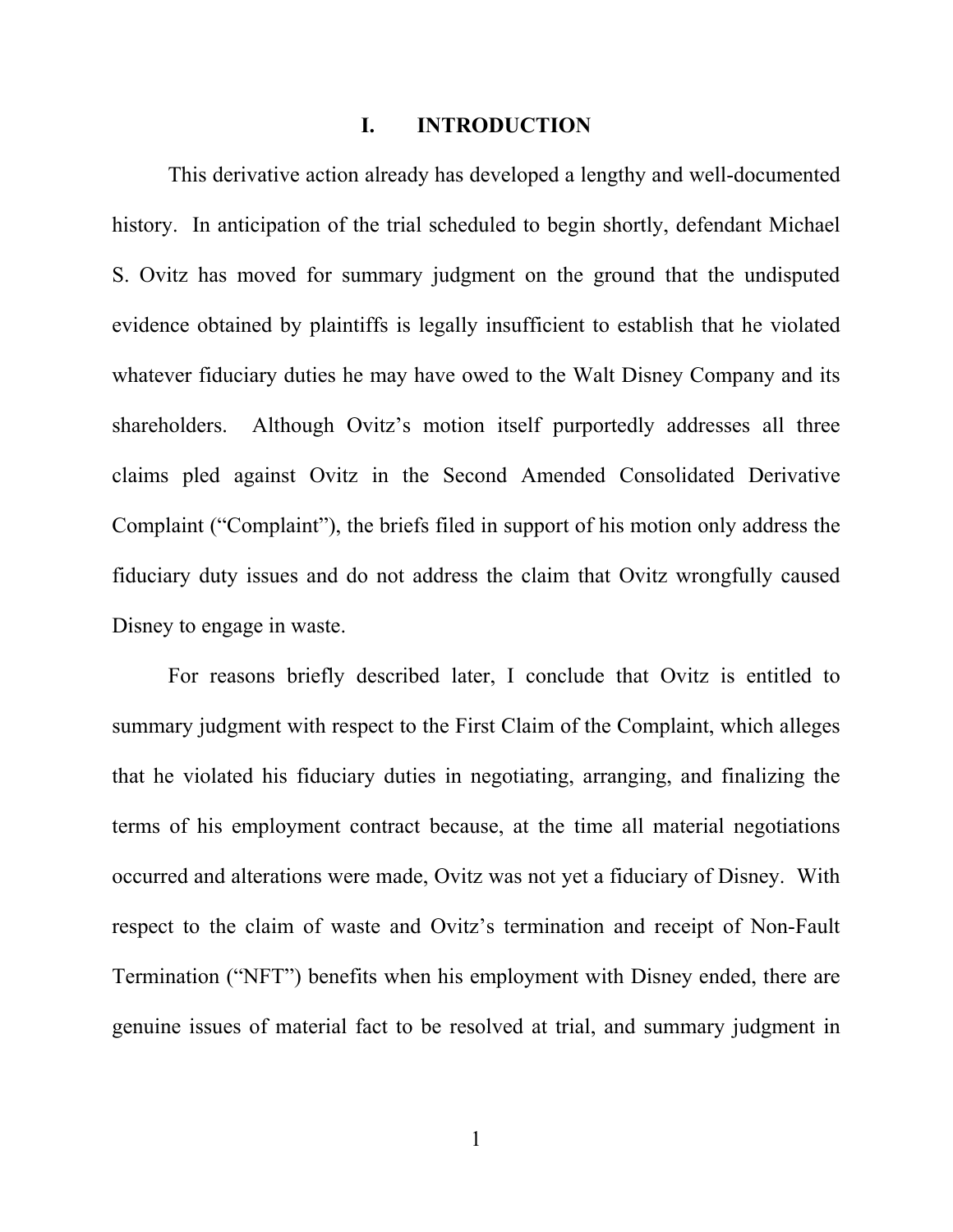favor of Ovitz as to those issues is inappropriate. Accordingly, the motion for summary judgment is granted in part and denied in part.

### **II. STATEMENT OF FACTS**

At the outset of this section, the Court should make one thing very clear: The issues raised by Ovitz's motion for summary judgment relate to his alleged malfeasance or nonfeasance, not that of the other defendants.<sup>1</sup> The undisputed facts of greatest relevance for granting, in part, Ovitz's motion for summary judgment are drawn from the voluminous documents produced in this case, especially defendant Michael D. Eisner's<sup>2</sup> August 14, 1995 letter ("OLA")<sup>3</sup> to Ovitz outlining the key points of his employment agreement, and the various drafts and final version of Ovitz's employment agreement ("OEA").

Following the untimely death of Frank Wells, former President of Disney, and the acrimonious exit of Jeffrey Katzenberg, Disney was searching for a new

<sup>&</sup>lt;sup>1</sup> With respect to entering into the OEA, to the extent that plaintiffs, as evidenced by the Preliminary Statement made in their brief in opposition to this motion, contend that Ovitz's motion should be denied because he aided and abetted the other directors in a breach of their fiduciary duties, that argument is made improperly, as a claim for aiding and abetting a breach of fiduciary duty has not been pled, and it is far too late to permit plaintiffs to replead again in order to include such a claim.

 $2$  Eisner was the Chairman of the Walt Disney Company from 1984-2004, and currently is Disney's Chief Executive Officer ("CEO"), a position he has held since 1984. Eisner Tr. at 9, 28-42; Press Release, The Walt Disney Company, Statement From the Board of Directors of The Walt Disney Company (Mar. 3, 2004) (available from http://disney.go.com/corporate/).  $3^3$  Dep. Ex.  $33$ .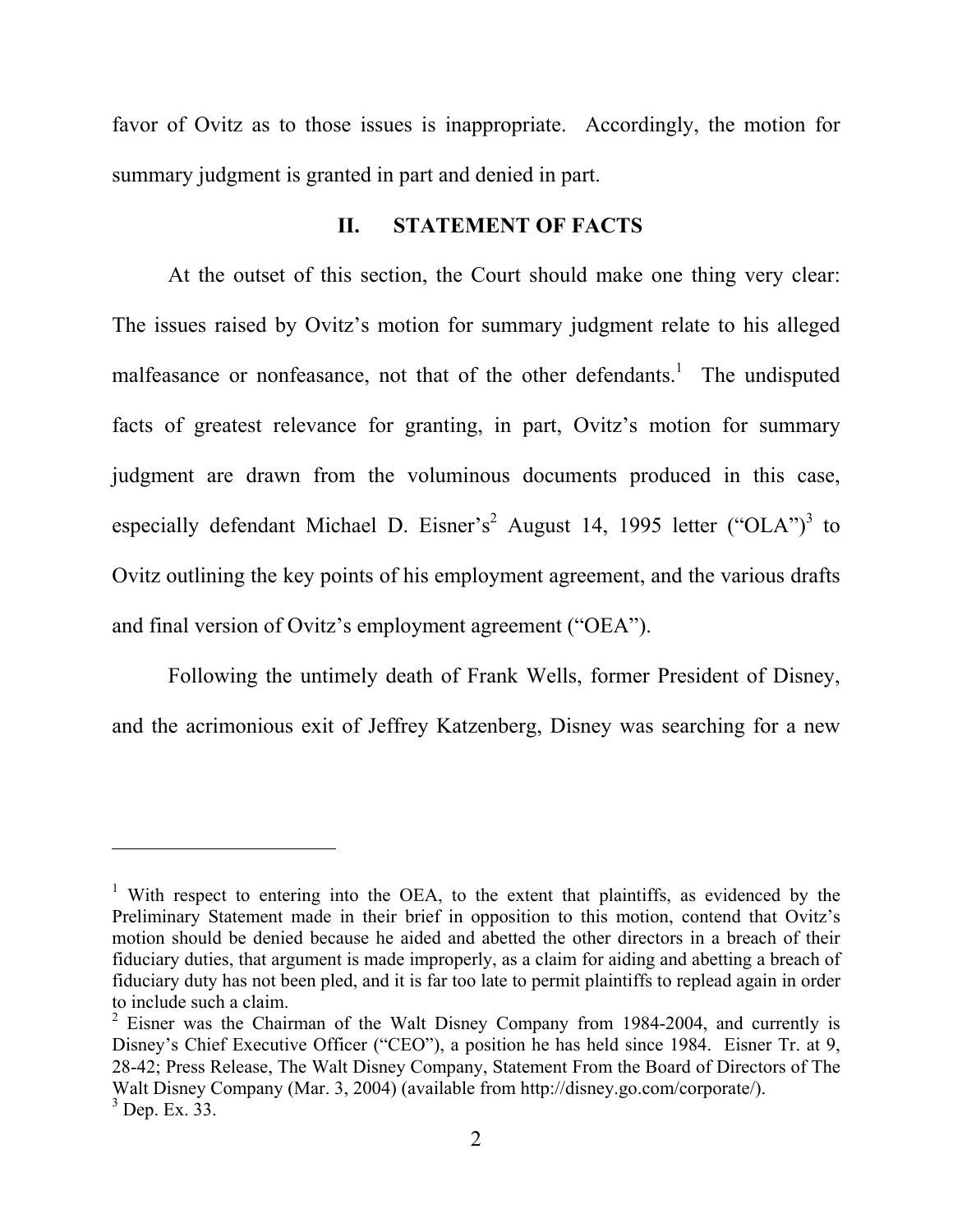President as part of a long-term succession plan.<sup>4</sup> Effective October 1, 1995, Ovitz filled that position.<sup>5</sup> As of that date, he did not have a finalized and duly executed employment agreement.

The first draft of the OEA was made by the office of Disney's General Counsel, and was sent to Ovitz's attorneys on September 23, 1995.<sup>6</sup> This draft already included several material changes from the OLA.<sup>7</sup> The September 23 draft contained the following language regarding termination for cause: "Termination ... for 'good cause' as used in this Agreement shall be limited to gross negligence or malfeasance by Executive in the performance of his duties under this Agreement...."<sup>8</sup>

Sometime between September 23, 1995 and the meeting of the Compensation Committee of Disney's Board of Directors on September 26, 1995,

<sup>4</sup> *See* Dep. Ex. 266.

<sup>&</sup>lt;sup>5</sup> See Dep. Ex. 3. The parties argue at length about Ovitz's departure from Creative Artists Agency ("CAA"), but that discussion is largely irrelevant and the Court only addresses those facts as necessary.

<sup>6</sup> *See* Dep. Ex. 112.

 $<sup>7</sup>$  The most important changes were: 1) the removal of the guarantee that the three million stock</sup> options would be worth at least \$50 million, 2) a reduction of the options' exercise price to market price on the day of grant, 3) the addition of a \$10 million termination payment if the contract was not renewed following extension to Ovitz of a "Qualifying Offer", and 4) the extension of the exercisability date of the three million options to their normal expiration date in the event of a NFT. *Compare* Dep. Ex. 33 *with* Dep. Ex. 112. Ovitz had almost no control over the extension of the exercisability date because it required shareholder approval, which was received at a special shareholder meeting on January 4, 1996. *See* Disney's Form 8-K, filed with the SEC on Jan. 5, 1996.

<sup>8</sup> Dep. Ex. 112 at WD00020.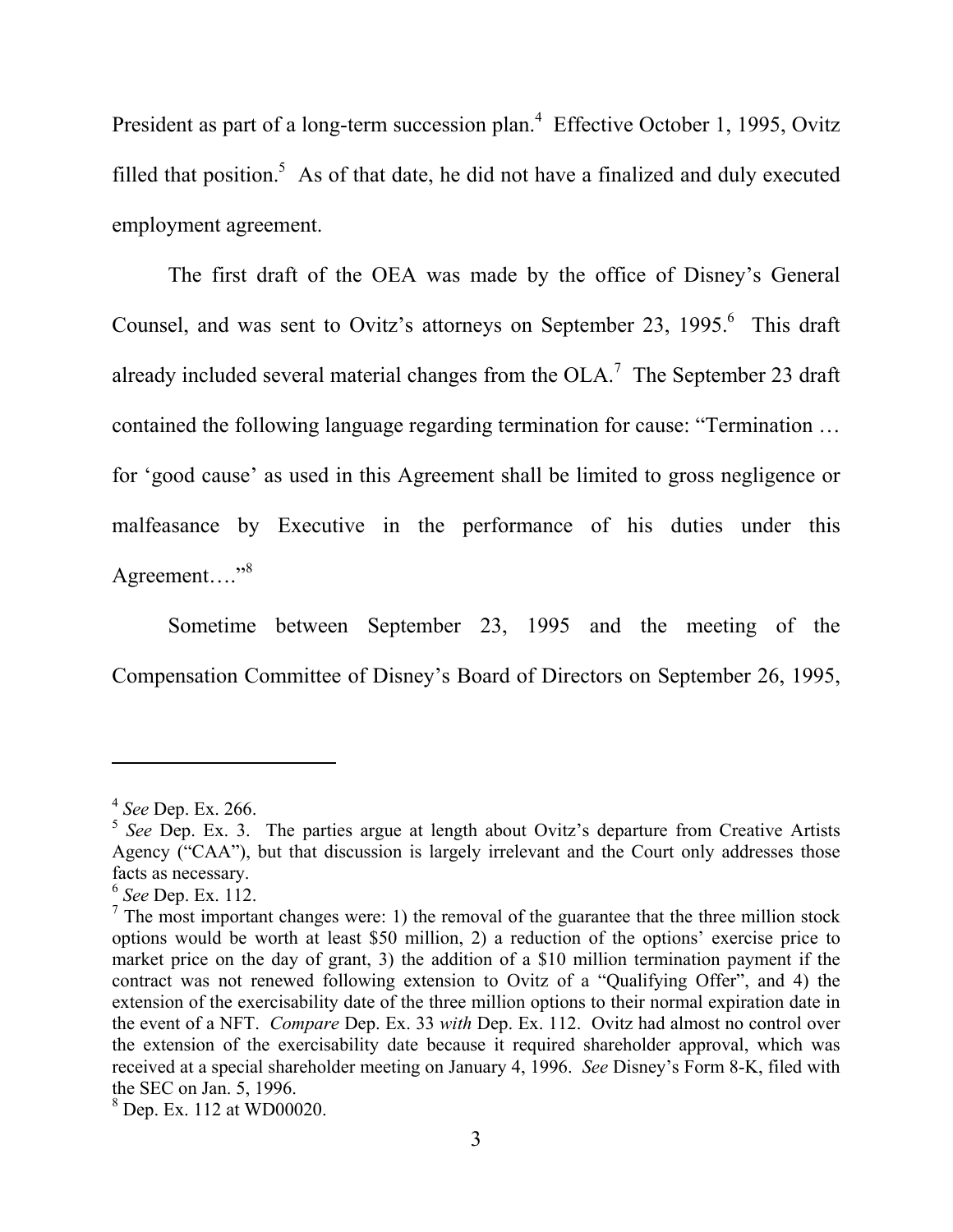additional changes to the OEA were made. $9$  When the terms of the OEA were presented to the Compensation Committee on that date, it was preliminarily approved, subject to the final agreement being negotiated by Eisner and then memorialized and approved by the Compensation Committee via unanimous written consent. $10$ 

Several more drafts of the OEA were exchanged after Ovitz began as President on October 1,  $1995$ .<sup>11</sup> The final agreement was signed on or about December 16, 1995, with an effective date of October 1, 1995.<sup>12</sup> There is only one glaring difference between the pre-October 1 drafts and the final OEA—the date upon which Ovitz's options were to be priced. The September 23 draft would have priced the options on October 2, 1995 (when they were to have been granted), while the final OEA priced them on October 16, 1995 (the date on which the options were actually approved by the Compensation Committee).<sup>13</sup> The final OEA contained the following language regarding termination for cause: "Termination … for 'good cause' as used in this Agreement shall be limited to

 $9$  The most important change was the substitution of \$7.5 million for \$5 million as the base used to calculate bonuses in the event of a NFT. *Compare* Dep. Ex. 112 *with* Dep. Ex. 39. Dep. Ex. 39 is identical to Dep. Ex. 370.

<sup>&</sup>lt;sup>10</sup> Dep. Ex. 39 at WD01170, WD01188.

<sup>11</sup> *See* Dep. Ex. 114 (Oct. 3, 1995); 117 (Oct. 10, 1995); 121 (Oct. 16, 1995); 122 (Oct. 22, 1995); 124 (Oct. 24, 1995).

 $12$  Dep. Ex. 7.

<sup>13</sup> *See* Dep. Exs. 41 and 43.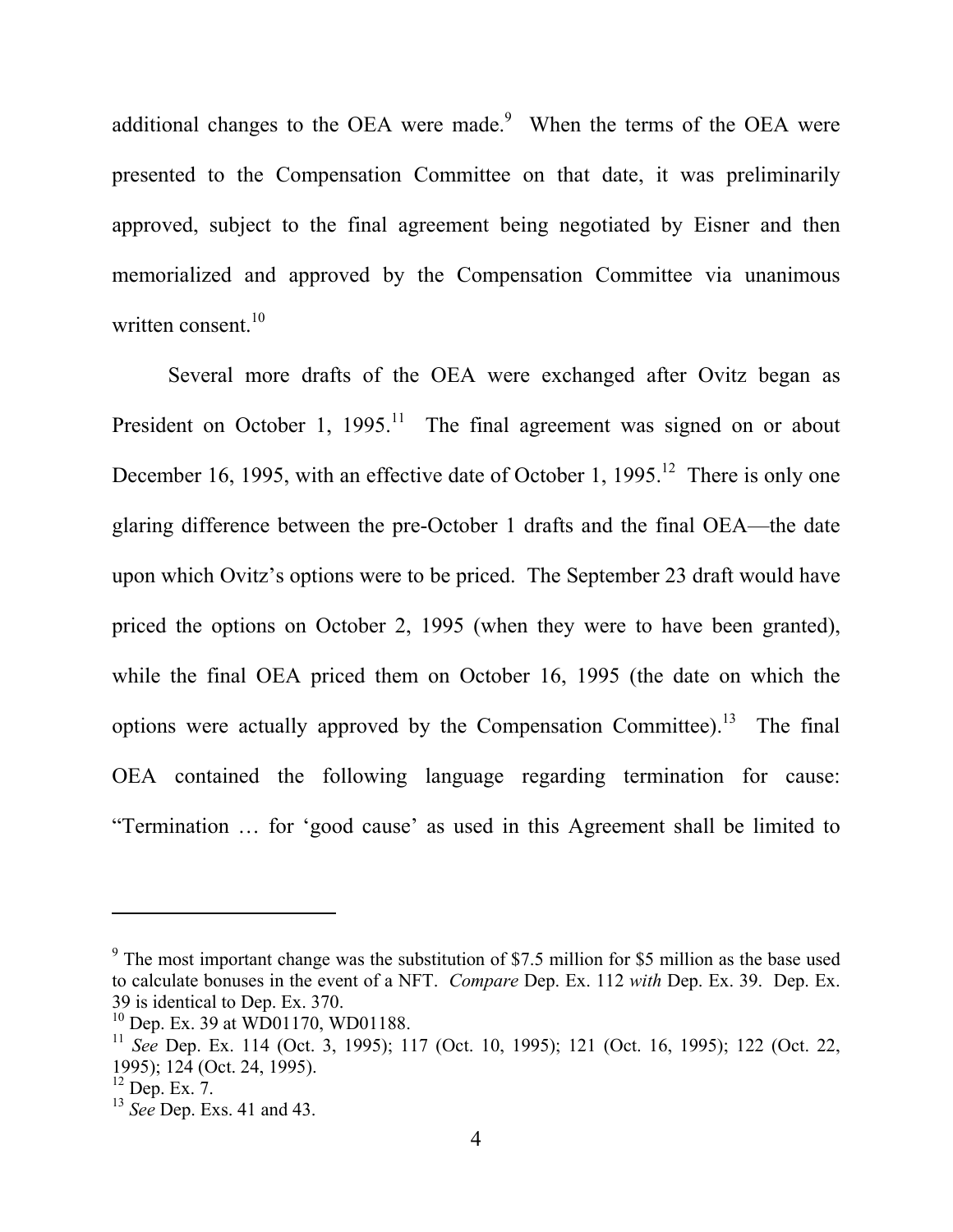gross negligence or malfeasance by Executive in the performance of his duties under this Agreement...."<sup>14</sup>

Both sides agree that once he was hired, Ovitz's tenure at Disney was not successful.<sup>15</sup> By the close of business on December 27, 1996, Ovitz was no longer employed with  $Disney$ .<sup>16</sup> Ovitz did not resign, nor was he fired. Instead, Ovitz received what the OEA referred to as a "Non-Fault Termination." The NFT provisions of the OEA were triggered by the events of December 27, 1996, and Ovitz received almost \$40 million in cash and the immediate vesting of his three million stock options at that time. $17$ 

 There is significant disagreement as to why Ovitz's term at Disney was not a success. Ovitz makes four arguments in this regard: 1) Disney executives resisted Ovitz's ideas; 2) Ovitz never possessed the authority appropriate for his position; 3) Ovitz was not given sufficient time for his efforts to bear fruit; and, 4) Ovitz never achieved the "partnership" with Eisner that allegedly induced Ovitz to come to Disney.18 Plaintiffs, on the other hand, argue that it was Ovitz who alienated the other Disney executives, that he showed a lack of focus and inattentiveness to his

 $14$  Dep. Ex. 7 at WD00212.

<sup>&</sup>lt;sup>15</sup> "Ovitz's relationship with Disney was not successful." Opening Br. In Support of Def. Michael Ovitz's Mtn. for Summ. J. at 13. Plaintiffs' brief is rife with derogatory remarks about Ovitz's management.

 $16$  Dep. Ex. 14.

<sup>17</sup> *Id.*

<sup>18</sup> *See* Eisner Tr. at 312-13.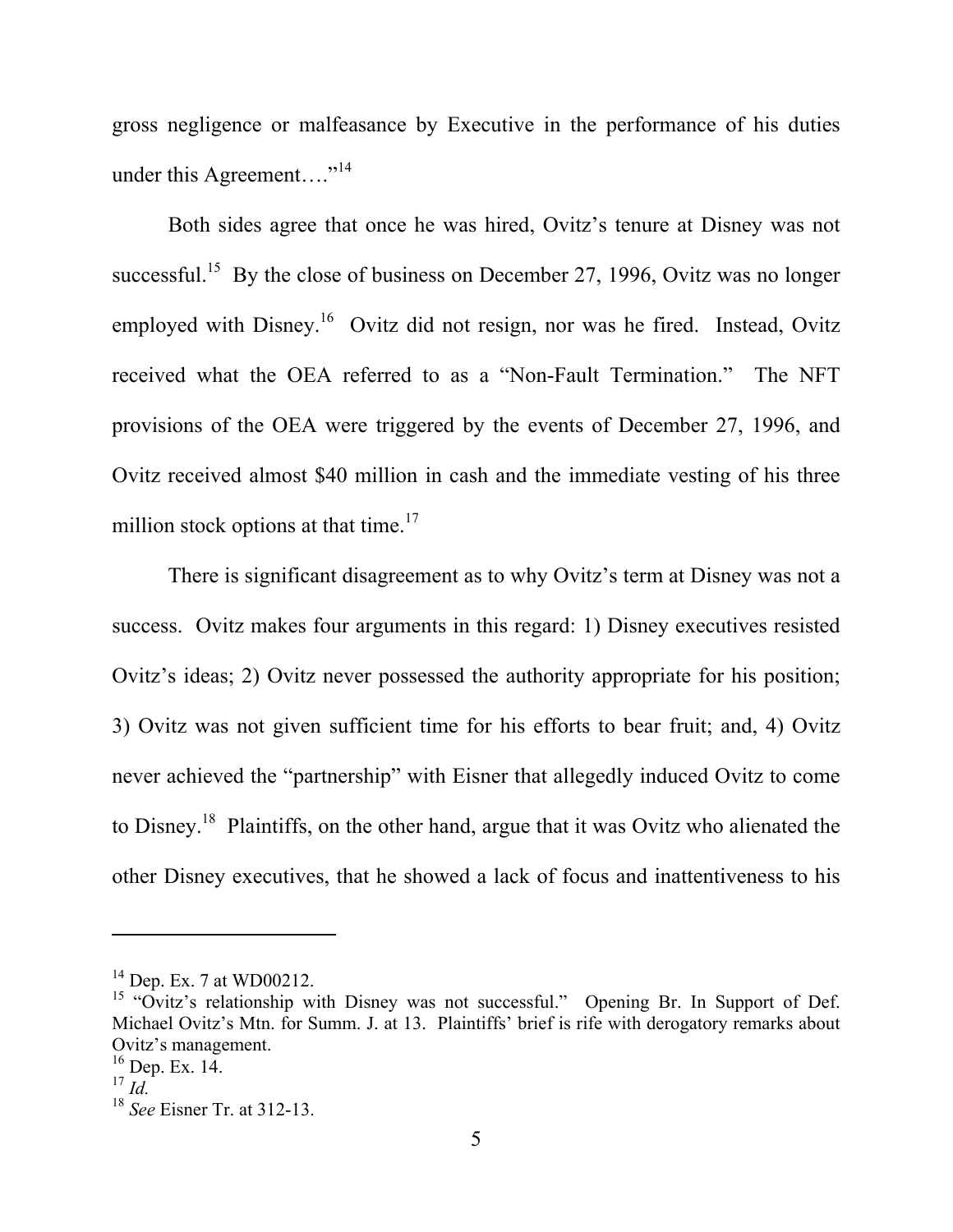duties, that he spent Disney funds in violation of company protocol, and that Ovitz was both a liar and untrustworthy.<sup>19</sup>

 Ovitz understood that his time at Disney would not last, and he pursued other opportunities for employment. In early October 1996, Ovitz wrote to Eisner requesting permission to negotiate an employment relationship with Sony.<sup>20</sup> Eisner agreed the next day by writing a note to Ovitz and also a note to be sent to Sony's Chairman, granting that permission and expressing a desire that Sony assume Disney's financial obligations under the  $OEA$ <sup>21</sup> By November 1, 1996, the talks with Sony had ended, and Ovitz wrote to Eisner again, this time to "recommit [himself] to [Eisner] and to Disney."<sup>22</sup> Ten days later, Eisner wrote a much longer note describing Ovitz's flaws and stating that Ovitz needed to make preparations to leave Disney. Although Eisner intended to send Ovitz this letter, he never did so. $^{23}$ 

 Once it was clear to all that Ovitz would be leaving Disney's employ, the question became how that end would be accomplished. Nevertheless, not everyone in Disney management was on the same page, as Ovitz was unanimously

<sup>19</sup> Pls.' Br. in Opp. to Michael S. Ovitz's Mtn. for Summ. J. at 30-37.

 $20$  Dep. Ex. 18.

 $21$  Dep. Ex. 19.

 $22$  Dep. Ex. 19 at WD00404.

 $^{23}$  Dep. Ex. 24. This note was sent in draft form to Bass, Russell and perhaps Litvack, and after conversation with them, Eisner decided not to send the note because "it was too mean." Eisner Tr. at 605-06.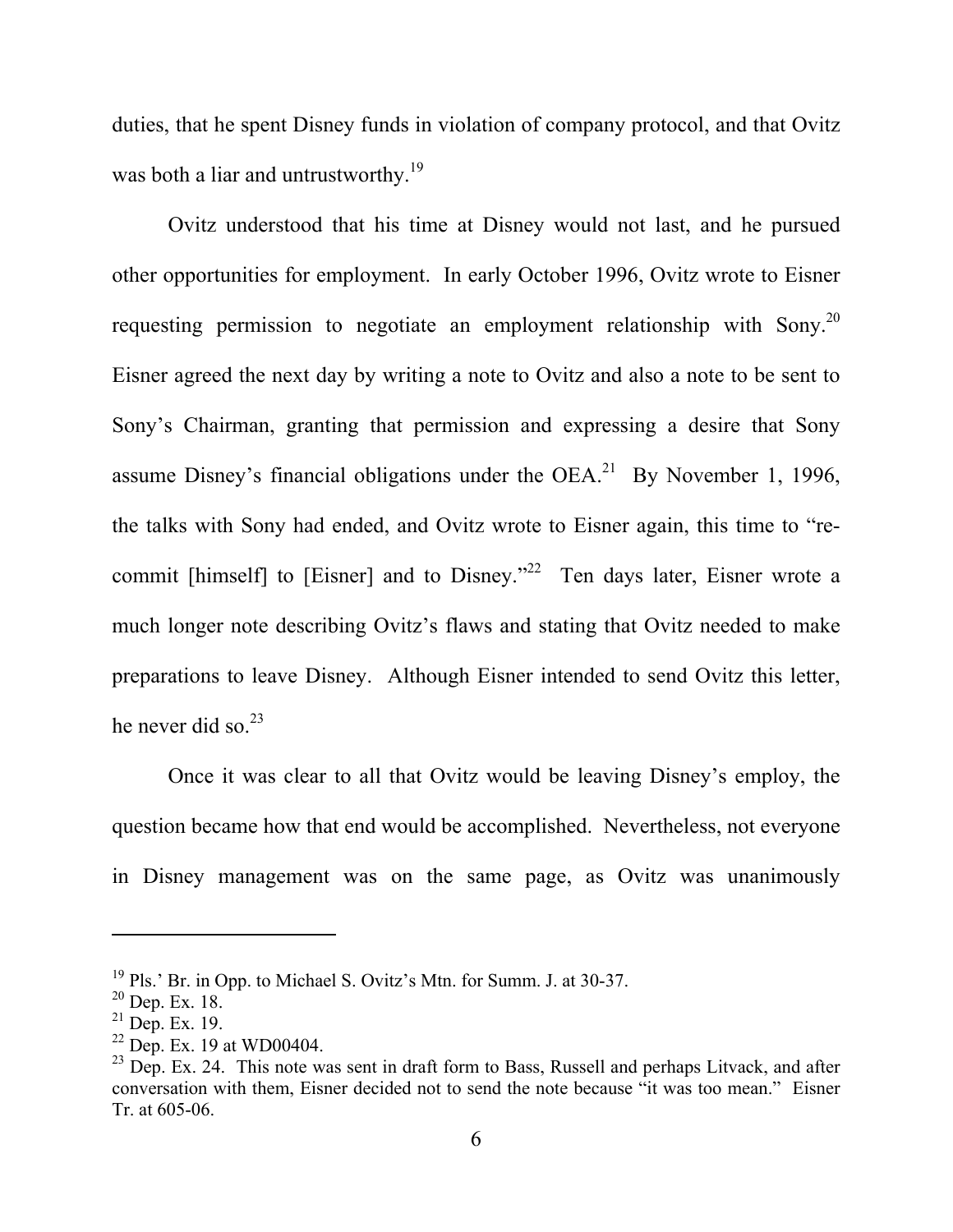renominated to a three-year term as a director at a board meeting held on November 25, 1996. $24$  On December 3, 1996, Eisner met with Ovitz to discuss issues regarding his impending termination, and then Eisner sent Russell a short letter detailing his conversation with Ovitz.<sup>25</sup> Russell thereafter began negotiating the specific language of the letter whereby Ovitz would receive his NFT.<sup>26</sup> On December 12, 1996, Litvack sent Ovitz a letter confirming their agreement that Ovitz would be terminated and receive a  $NFT<sup>27</sup>$  About two weeks later, the above-referenced letter of December 27, 1996, was signed by both Ovitz and Litvack, ending Ovitz's employment immediately.<sup>28</sup> Disney's board did not meet to approve the termination of Ovitz or the payment of his NFT benefits.<sup>29</sup>

### **III. STANDARD OF REVIEW**

Court of Chancery Rule 56 is the basis for motions for summary judgment.

Summary judgment is appropriate "if the pleadings, depositions, answers to

<sup>24</sup> Dep. Ex. 340 at WD06415. Eisner, Ovitz, Russell, Litvack, and others attended that board meeting. *Id.* at WD06409.

<sup>&</sup>lt;sup>25</sup> Eisner Tr. at 628-29; Dep. Ex. 326. According to Eisner's letter to Russell, Ovitz had requested that Russell, not Litvack, handle the negotiations on behalf of Disney. Eisner implicitly concurred, and Russell did conduct those negotiations as requested. Dep. Ex. 326 at DD002540.

 $26$  Dep. Exs. 326, 379-83. Russell, along with Litvack, had opined that Disney did not have grounds upon which to terminate Ovitz for cause. *See* Russell Tr. at 722-23; Litvack Tr. at 550- 51. There is some indication that an opinion from outside counsel was sought, but apparently no final opinion was ever rendered and delivered to Disney. *See* Russell Tr. at 856-57.

<sup>27</sup> Dep. Ex. 13.

<sup>28</sup> Dep. Ex. 14.

<sup>&</sup>lt;sup>29</sup> See Russell Tr. at 853 (compensation committee did not meet). In addition, there are no minutes indicating that the full board ever considered Ovitz's termination.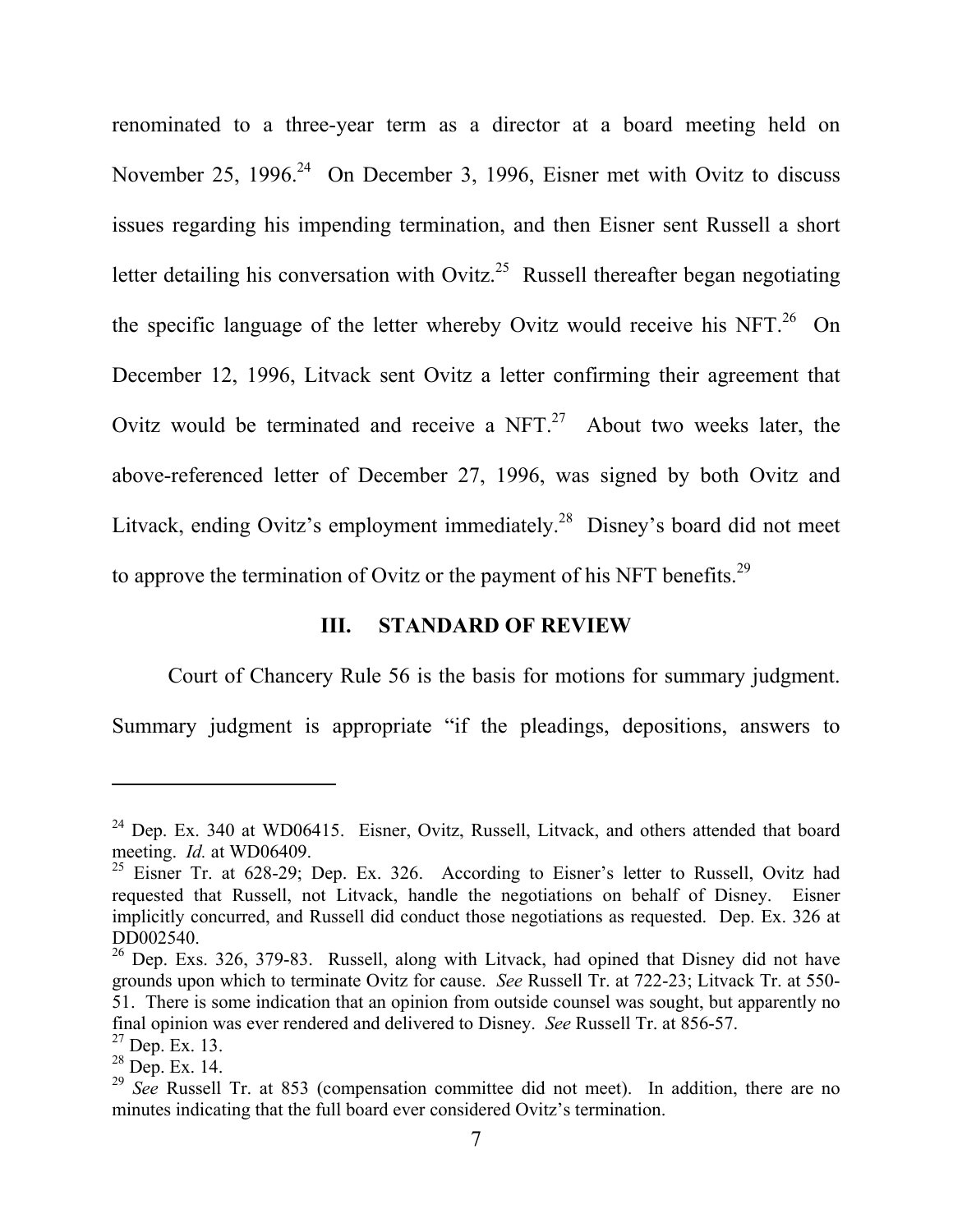interrogatories and admissions on file, together with the affidavits, if any, show that there is no genuine issue of material fact and that the moving party is entitled to judgment as a matter of law."30 In ruling on the motion, the Court must view the facts in the light most favorable to the non-moving party, and make all reasonable inferences in favor of the non-moving party. $31$ 

#### **IV. ANALYSIS**

# *A. Ovitz Was Not a Fiduciary Until October 1, 1995*

To date, the fiduciary duties of officers have been assumed to be identical to those of directors.<sup>32</sup> With respect to directors, those duties include the duty of care and the duty of loyalty. There has also been much discussion regarding a duty of good faith, which may or may not be subsumed under the duty of loyalty.<sup>33</sup> Ovitz became an officer of Disney on October 1, 1995 when he became President of the corporation,  $34$  and he became a director on January 22, 1996.<sup>35</sup> Therefore, upon

 $30$  CT. CH. R. 56(c).

<sup>31</sup> *Judah v. Del. Trust Co.*, 378 A.2d 624, 632 (Del. 1977).

<sup>&</sup>lt;sup>32</sup> "With respect to the obligation of officers to their own corporation and its stockholders, there is nothing in any Delaware case which suggests that the fiduciary duty owed is different in the slightest from that owed by directors." DAVID A. DREXLER, ET AL., DELAWARE CORPORATION LAW AND PRACTICE § 14.02 (Rel. No. 16, 2003).

<sup>33</sup> *See In re Gaylord Container Corp. S'holders Litig.*, 753 A.2d 462, 475-76 n.41 (Del. Ch. 2000); Lyman P. Q. Johnson & Mark A. Sides, *The Sarbanes-Oxley Act and Fiduciary Duties*, 30 WM. MITCHELL L. REV. 1149 (2004); Hillary A. Sale, *Delaware's Good Faith*, 89 CORNELL L. REV. 456 (2004)

 $34$  Dep. Ex. 29 at WD01196.

 $35$  Dep. Ex. 47 at WD01210-11.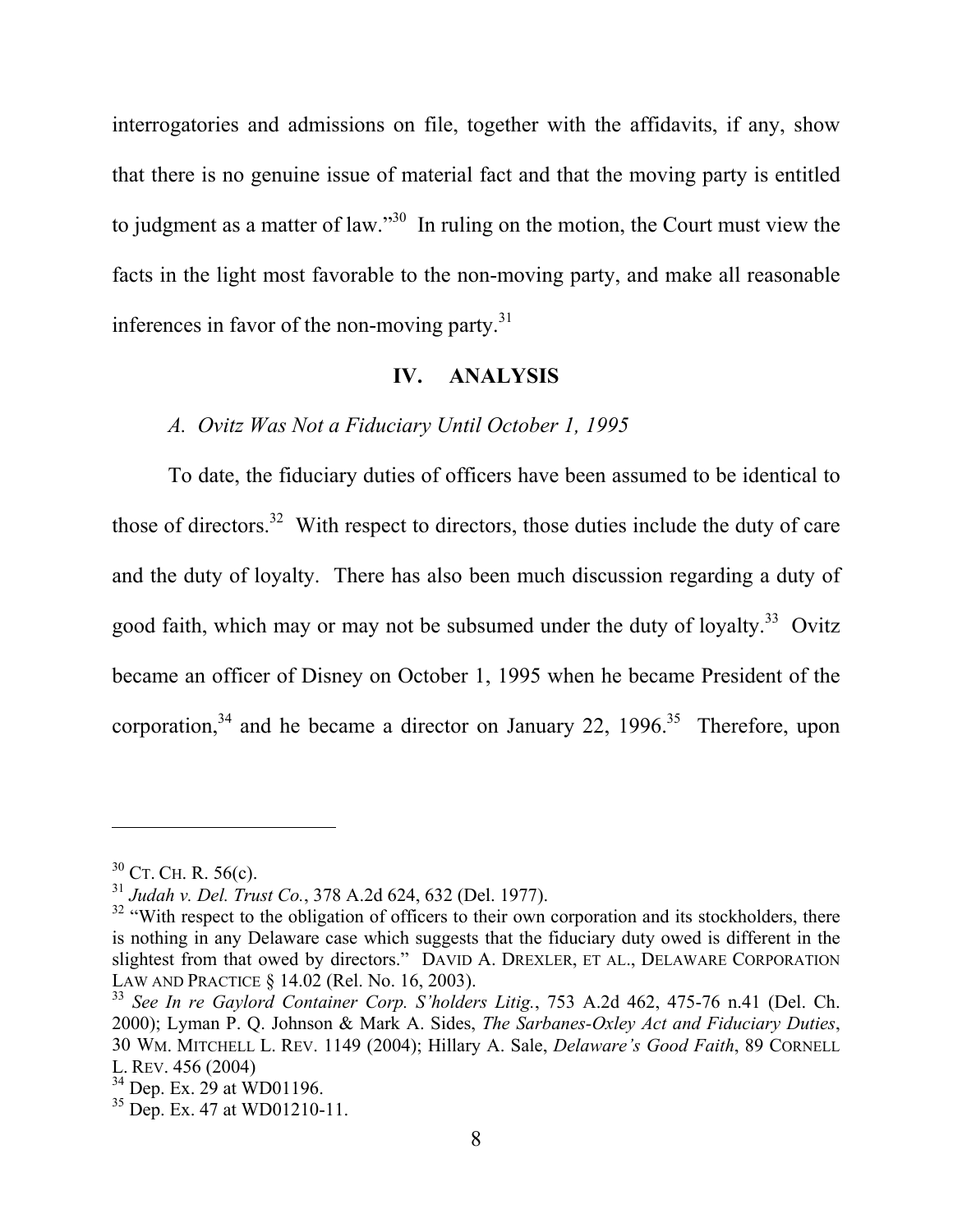becoming an officer on October 1, 1995, Ovitz owed fiduciary duties to Disney and its shareholders.

As this Court previously held, before becoming a fiduciary, "Ovitz did have the right to seek the best employment agreement possible for himself."<sup>36</sup> In fact, that prior ruling implies that it may be the law of the case that Ovitz was not a fiduciary until October 1, 1995.<sup>37</sup> Even if this is not the law of the case, it is the correct result and the Court reaches that conclusion anew.

 Plaintiffs claim that once the OLA was executed and Ovitz's hiring was publicly announced in mid-August 1995, his official installation as President and status as a fiduciary was a foregone conclusion. This may be so, but it does not explain why Ovitz would be bound by those fiduciary duties even though he had not yet taken office. Plaintiffs cite two cases for the proposition that Ovitz owed Disney fiduciary duties before he assumed the position of President on October 1, 1995, though neither case supports their argument.<sup>38</sup>

l

<sup>36</sup> *In re Walt Disney Co. Derivative Litig.*, 825 A.2d 275, 290 (Del. Ch. 2003) ("*Disney*").

<sup>37 &</sup>quot;Nevertheless, once Ovitz became a fiduciary of Disney on October 1, 1995…." *Id.*

<sup>38</sup> First, plaintiffs cite *Guth v. Loft, Inc.*, 5 A.2d 503, 510 (Del. 1939) for the proposition that "a corporate officer assumes fiduciary duties to the corporation and the shareholders, [and] that those duties flow not from the corporate title itself but from the assumption of an equivalent role or function in relation to the company." Pls.' Br. in Opp. to Michael S. Ovitz's Mtn. for Summ. J. at 52 n.30. The Court has been unable to find this particular rule of law in the *Guth* opinion, but even if it were true, it would support Ovitz's argument instead. Although he was to be made President of Disney, Ovitz's duties did not flow from that title or the publicity stemming from his hiring, but from the assumption of his role and function in relation to the company, or in other words, his duties and authority as President, which he did not obtain until October 1, 1995.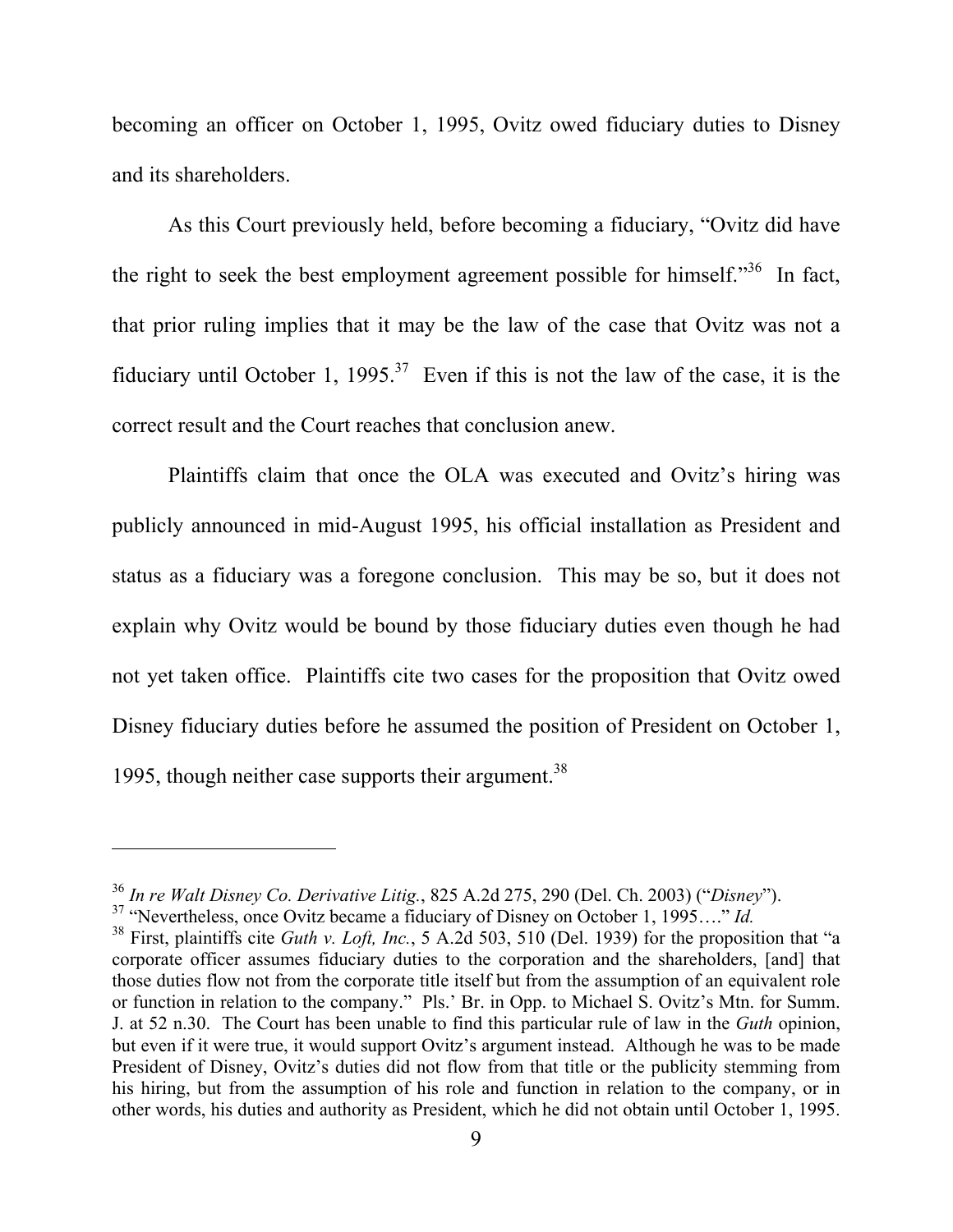Because there is no reason to impose a fiduciary duty upon Ovitz before he obtained fiduciary authority, Ovitz was not a fiduciary before October 1, 1995, and therefore, Ovitz was free to negotiate the OLA and OEA to his greatest advantage until October 1, 1995. If this means that Ovitz took advantage of any personal relationship he might have had with Eisner or Russell during the course of those negotiations, Ovitz would be entitled to do so unless his actions amounted to aiding and abetting a breach of their (Eisner's and Russell's) fiduciary duties, a claim that plaintiffs have not asserted.

Similarly, it is not Ovitz's responsibility to ensure that Eisner had actual authority to extend the offer of employment to Ovitz or to negotiate on behalf of Disney. Ovitz knew that Eisner was Chairman and CEO of Disney, which would be sufficient to give Eisner apparent authority to take those actions.<sup>39</sup> It would be nonsensical to require Ovitz to ignore this fundamental principle of agency law, and as part of his inchoate fiduciary duties, and without any authority vis-à-vis Disney, to verify that Eisner could negotiate on behalf of Disney and that the

Secondly, plaintiffs' reference to Justice Jacobs' opinion in *Faraone v. Kenyon*, 2004 Del. Ch. LEXIS 26 at \*26 (Del. Ch.), is taken out of context and misleading because Justice Jacobs clearly was discussing relationships that fall outside the well-recognized set of fiduciary relationships, and the fiduciary relationship that an officer or director owes to the corporation and its shareholders has long been recognized in Delaware jurisprudence.

 $39$  Under Delaware law, an agent, such as a CEO, can bind the principal if the third person with whom that agent is dealing reasonably concludes that the agent is acting on behalf of the principal. *Int'l Boiler Works Co. v. Gen. Waterworks Corp.*, 372 A.2d 176, 177 (Del. 1977).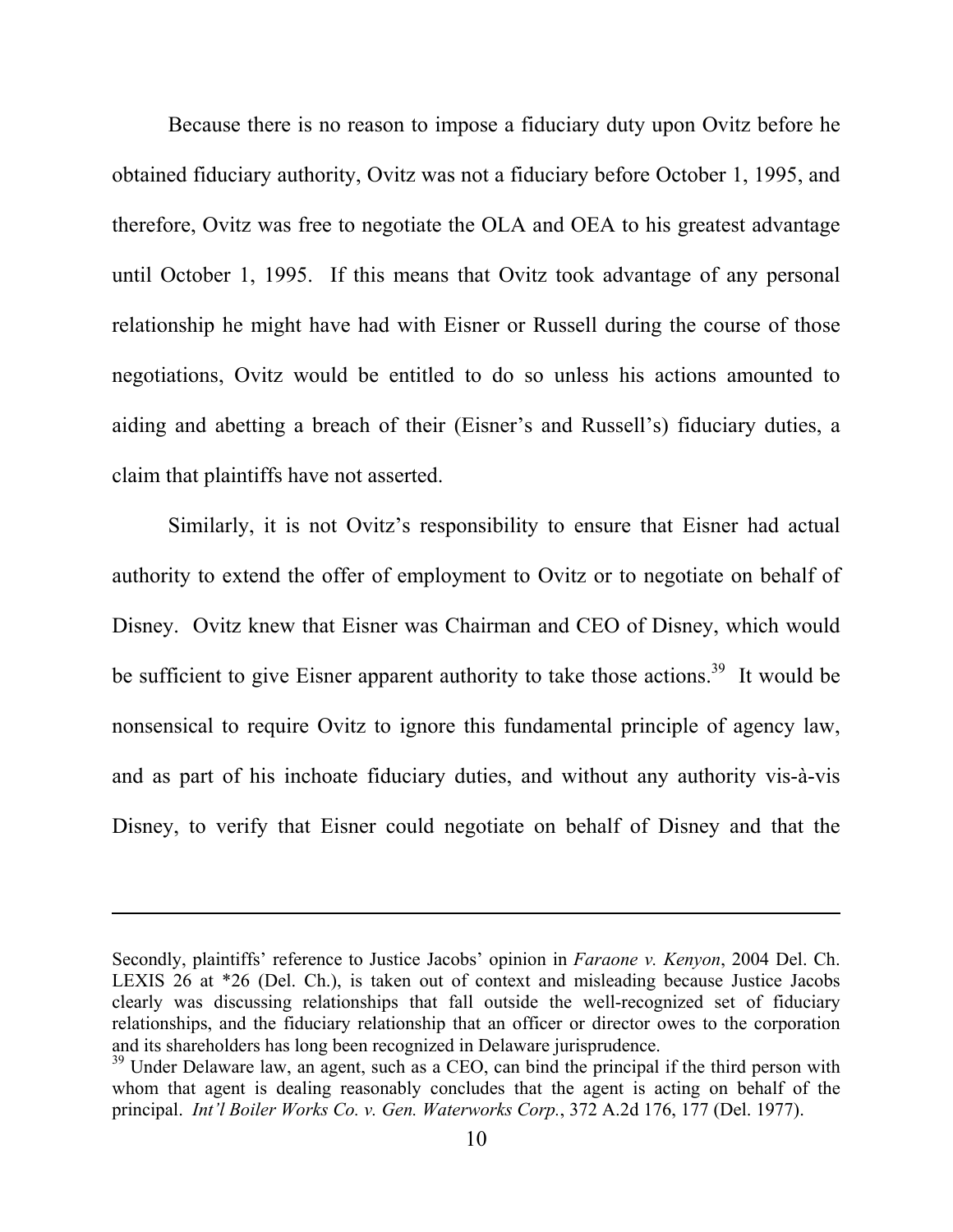Disney Board of Directors were complying with their fiduciary responsibilities in connection with Ovitz's hiring.

Finding that Ovitz owed fiduciary duties at some time before October 1, 1995 would lead to significant uncertainty regarding when one becomes a fiduciary. $40$  A bright-line rule whereby officers and directors become fiduciaries only when they are officially installed, and receive the formal investiture of authority that accompanies such office or directorship, is a more reasonable and desirable rule.<sup>41</sup> Therefore, because Ovitz did not have any authority at Disney before October 1, 1995, he was not a fiduciary of Disney before that time. It thus follows that any actions taken by him, or negotiations on his behalf with respect to the OEA, before October 1, 1995, cannot subject him to liability for breach of a fiduciary duty that he did not yet have.

 $40$  For example, if a director does not become a fiduciary on the day he or she is installed as a director, when would that person's fiduciary duties begin? When the final results of the directorial election are certified? When the prospective director is placed on a management slate certain to win approval? Similar problems exist in attempting to determine when an officer becomes a fiduciary if not when that person is formally installed and assumes their responsibilities and duties as an officer of the corporation.

 $41$  Plaintiffs argue that Ovitz wielded some authority before October 1, 1995, perhaps in connection with the extensive remodeling of the Disney executive suite where Ovitz's office was eventually constructed. Even if Ovitz was consulted as to what he desired in an office, others in senior management with authority to approve those expenditures gave consent before work began. *See* Appendix of Exs. To Pls.' Br. in Opp. to Michael S. Ovitz's Mtn. for Summ. J. at tabs D and E. Those documents have the Bates numbers of WD06758-72 and WD06756-57, respectively.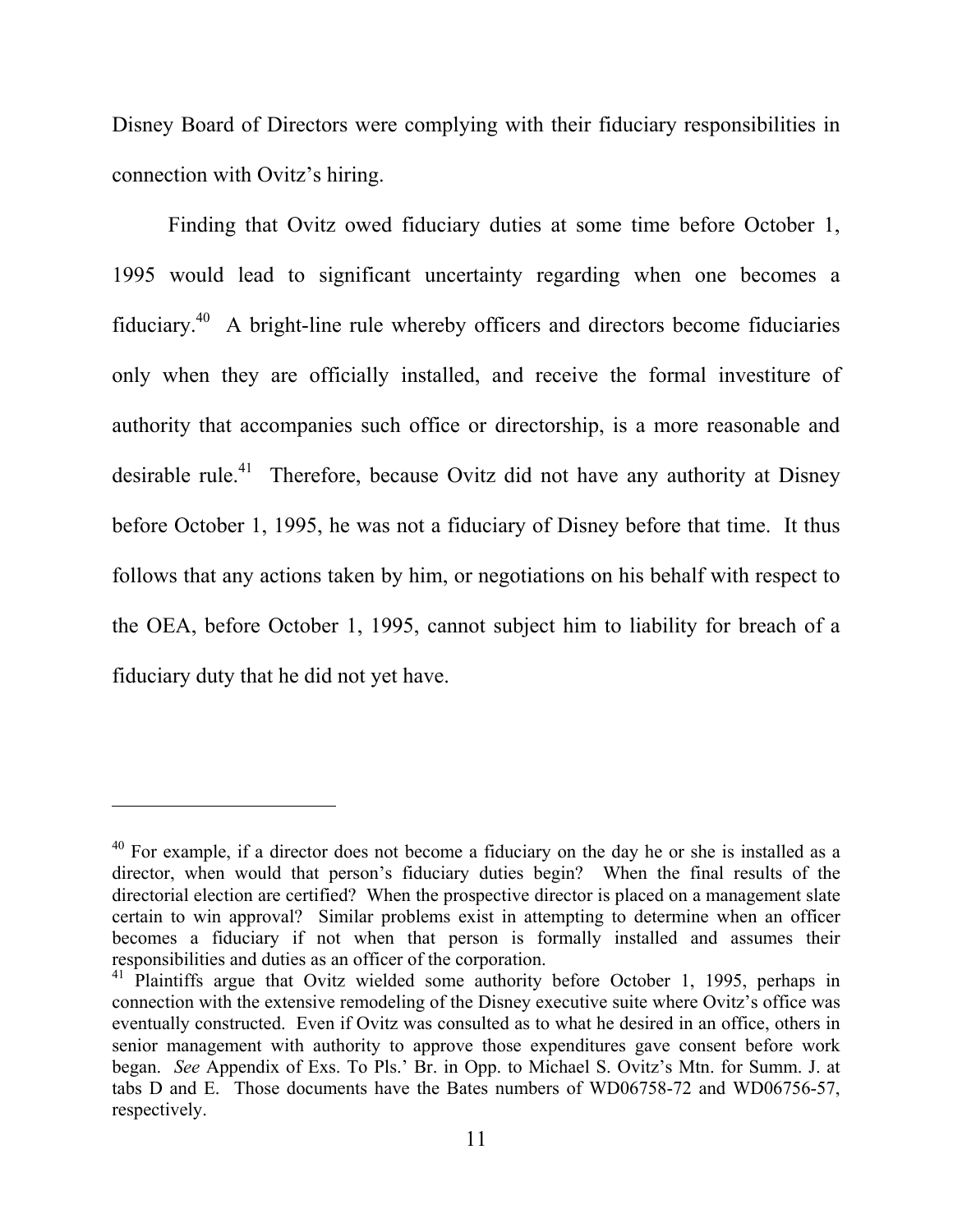## *B. Once a Fiduciary, Ovitz Did Not Breach His Fiduciary Duties By Executing the Previously-Negotiated OEA*

Because Ovitz was not in a fiduciary relationship until October 1, 1995, he owed no duty until that time. If material changes were made to the OEA after that date, however, Ovitz would be required to act as a fiduciary in making those changes. In deciding the previous motions to dismiss, the Court noted that case law supports the proposition that "an officer may negotiate his or her own employment agreement as long as the process involves negotiations performed in an adversarial and arms-length manner."<sup>42</sup> The Court also concluded, based upon the record at the time and the precise procedural posture of a motion to dismiss, that "the final version of the [OEA] differed significantly from the draft version summarized to the board and to the compensation committee on September 26,  $1995 \cdot 43$ 

Then, drawing all reasonable inferences in favor of the plaintiffs, the Court decided that if the allegations relating to the negotiation and execution of the OEA were proven true, that no adversarial or arms-length process occurred and that Ovitz may have breached his fiduciary duties. $44$  Today the Court faces the issue anew in light of the facts uncovered through the discovery process and through the

<sup>42</sup> *Disney*, 825 A.2d at 290 (emphasis removed).

<sup>43</sup> *Id.*

<sup>44</sup> *Id.*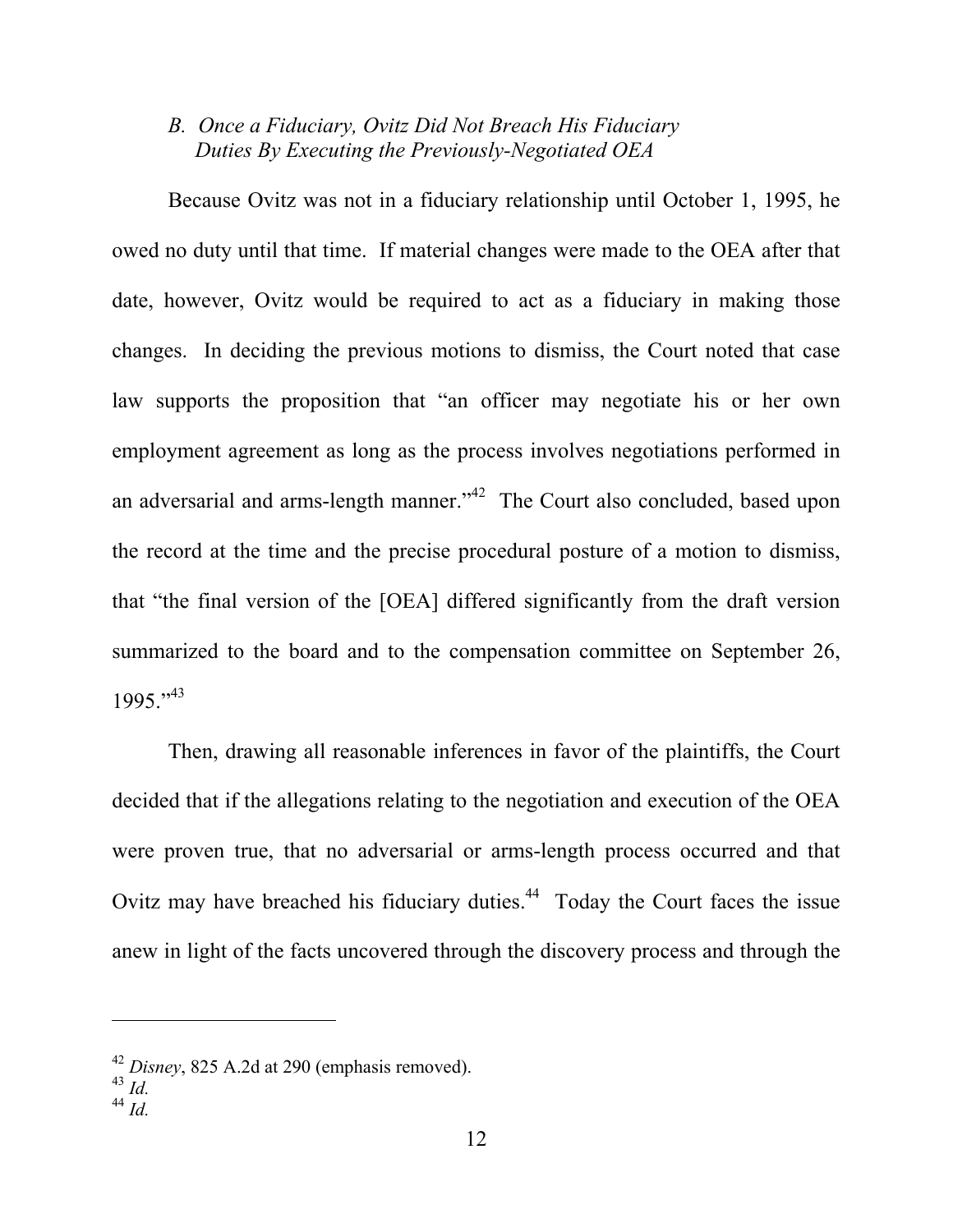lens of a summary judgment motion brought by Ovitz. The facts that plaintiffs have produced simply do not support the Court's previous conclusion.

The correspondence between Disney and Ovitz and their respective counsel in regards to the OEA clearly shows what changes were made and when. No material changes to the compensation structure, severance or NFT benefits, or the definition of "good cause" changed between September 23, 1995 and December 12, 1995.<sup>45</sup> That material changes were made between the OLA on August 14 and the final OEA is irrelevant, so long as the changes were made before Ovitz became a fiduciary on October 1, 1995.

Plaintiffs argue vigorously that Ovitz's options were "in the money" on December 12, 1995 when the OEA was signed, and this evidences a *prima facie* case of self-dealing, quoting from the Court's previous decision, which was not made upon a full evidentiary record.<sup>46</sup> Although Ovitz's options were "in the money" on December 12, 1995, this was according to the previously agreed-upon terms of the OEA and the terms of Disney's stock option plan which required that

<sup>&</sup>lt;sup>45</sup> Plaintiffs argue that contract language was added that would grant him the \$10 million termination payment between the OLA and October 10 draft of the OEA. Pls.' Br. in Opp. to Michael S. Ovitz's Mtn. for Summ. J. at 56. The provision for the \$10 million severance payment was included in the September 23 draft, and the specific language referred to in plaintiffs' brief can be considered mere surplusage—it does not materially change the operation of the \$10 million payment because if Ovitz were to receive an NFT the circumstances of Ovitz's imminent departure from Disney would also imply that he would not receive a "Qualifying Offer," the non-receipt of which would entitle Ovitz to the \$10 million.

<sup>46</sup> Pls.' Br. in Opp. to Michael S. Ovitz's Mtn. for Summ. J. at 54-55; *Disney*, 825 A.2d at 282.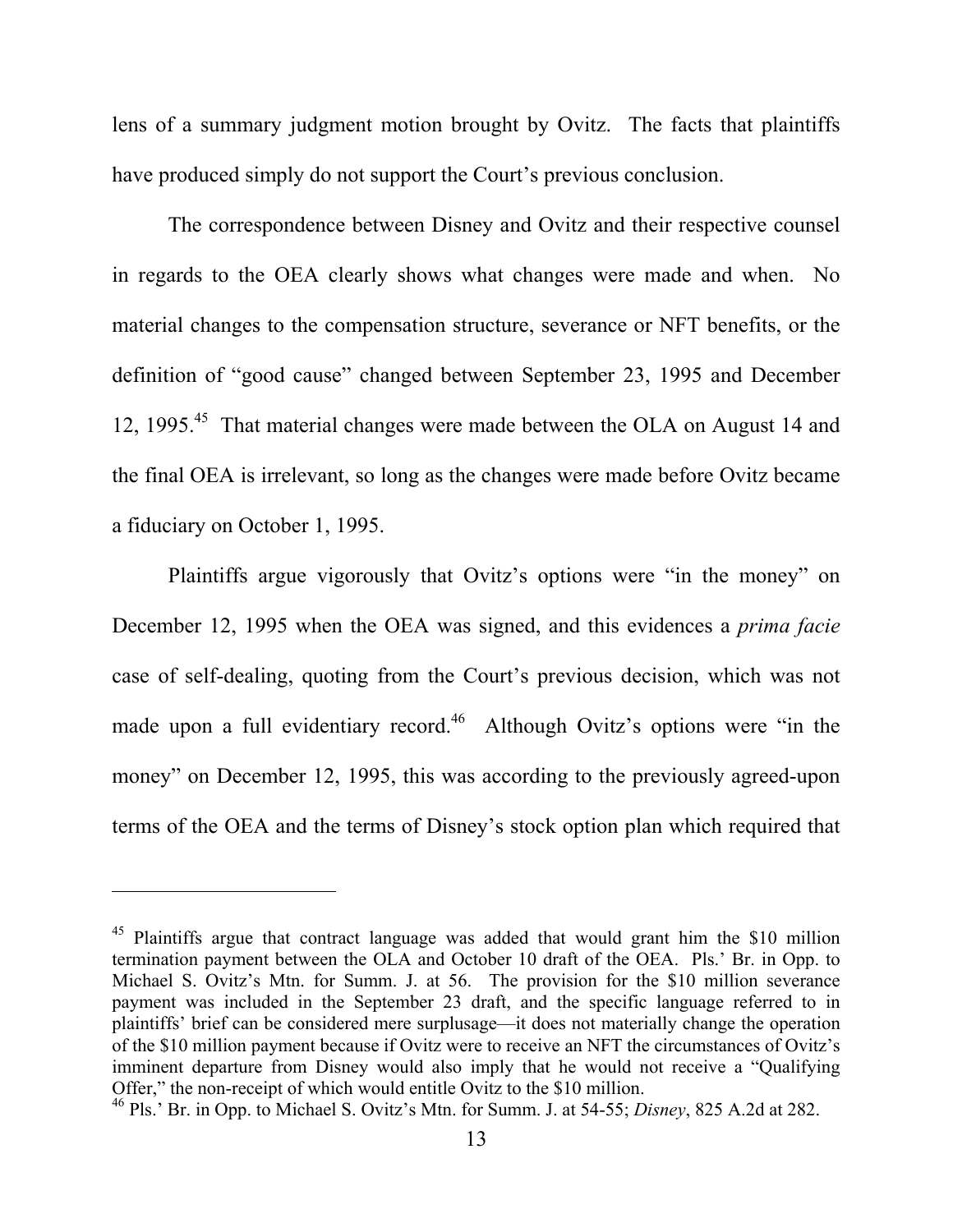the options be priced on the day they were approved by the Compensation Committee, in this case, October 16, 1995.<sup>47</sup>

Plaintiffs attempt to impugn Ovitz's actions by arguing that he was absent from the October 16, 1995 meeting of the Compensation Committee even though, according to Disney's bylaws, as President, he was an *ex officio* member of that committee.<sup>48</sup> Plaintiffs thus try to place Ovitz into a no-win situation: either he attends the meeting, possibly in breach of his duty of loyalty, or he does not attend the meeting, possibly in breach of his duty of care. Given the broad language with which the courts of Delaware have described the duty of loyalty, $49$  Ovitz made the

<sup>47</sup> *See* Dep. Ex. 7; Dep. Ex. 112. Disney's Amended and Restated 1990 Stock Incentive Plan, pursuant to which Ovitz's three million options were issued, required that the exercise price be "determined by the [Compensation] Committee at the time any option is awarded and shall not be less than 100% of the fair market value of the common stock of Disney on the date on which the option is granted." Dep. Ex. 41 at WD00133. Furthermore, the Compensation Committee minutes from October 16, 1995 make it clear that Ovitz's options were granted on that date, subject to the formalities of final execution of the OEA and execution and return of a formal stock option agreement. *Id.* at WD00121-22. Provisions similar to those in the final OEA that would possibly allow repricing based upon future amendments to the plan pursuant to the acquisition of Cap Cities/ABC existed in the September 23 draft. *Compare* Dep. Ex. 7 at WD00205 *with* Dep. Ex. 112 at WD00013-14. In addition, plaintiffs' conjecture that if Disney's stock price had dropped between October and December that Ovitz would have demanded a repricing of his options has no basis in the established record, and such "what ifs" based on events outside of Ovitz's control that did not occur cannot establish a breach of his fiduciary duties.

<sup>48</sup> *See* Pls.' Br. in Opp. to Michael S. Ovitz's Mtn. for Summ. J. at 25.

 $49$  For example, as this Court previously stated, the "duty of loyalty ... imposes an affirmative obligation to protect and advance the interests of the corporation and mandates that [a director] absolutely refrain from any conduct that would harm the corporation. This duty has been consistently defined as '*broad and encompassing*,' demanding of a director '*the most scrupulous observance*.' To that end, a director may not allow his self-interest to jeopardize his *unyielding obligations* to the corporation and its shareholders." *BelCom, Inc. v. Robb*, 1998 WL 229527 at \*3 (Del. Ch. 1998) (internal citations omitted and emphasis added).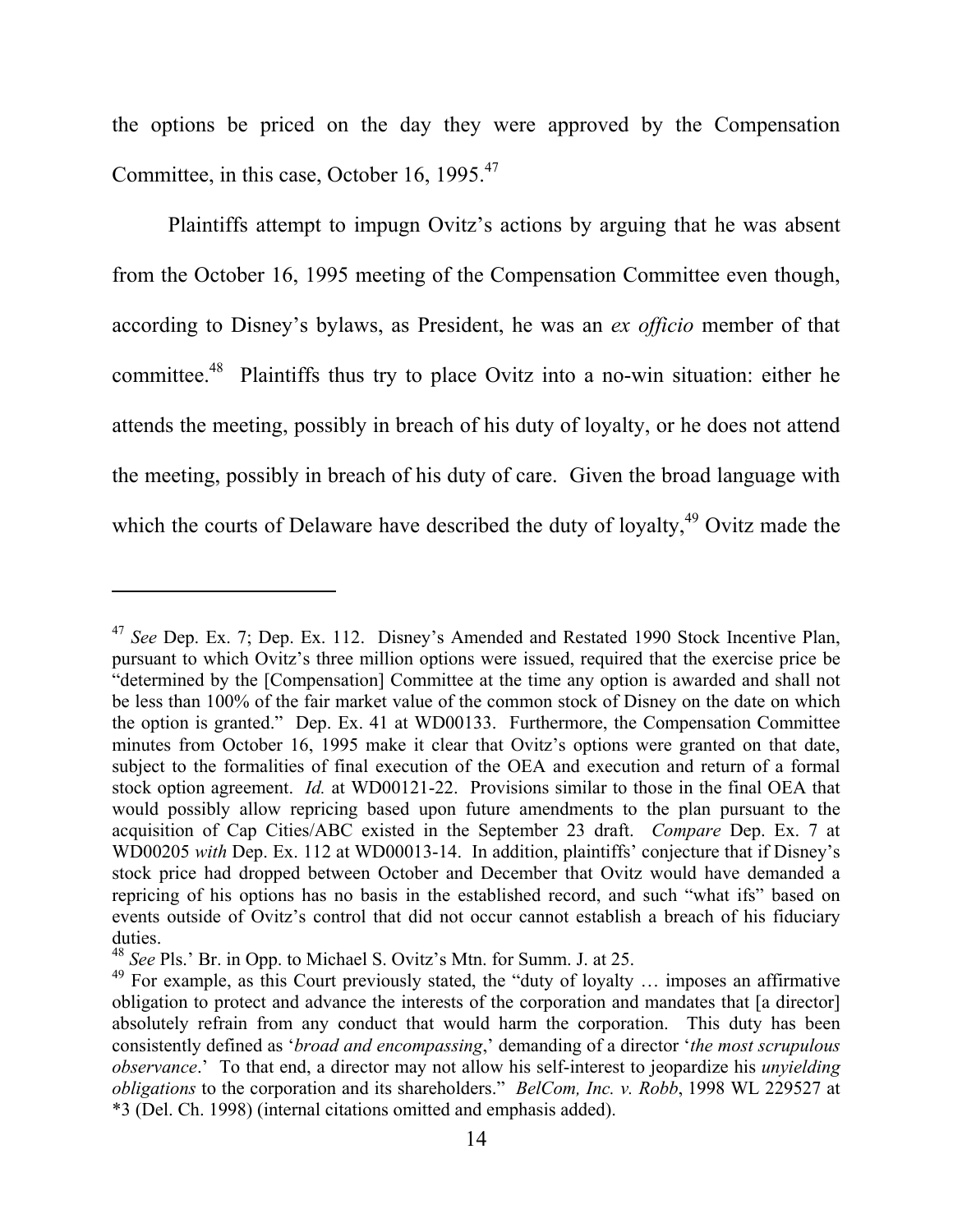decision that a faithful fiduciary would make by abstaining from attendance at a meeting where a substantial part of his own compensation was to be discussed and decided upon.

Plaintiffs continue to argue that even if the OEA did not materially change after October 1, 1995, Ovitz, by signing the OEA and accepting its benefits, breached his fiduciary duties to Disney and its shareholders.<sup>50</sup> In support for this proposition, they again cite to *Guth*, the seminal case with respect to usurping a corporate opportunity. $51$ 

It would make little, if any, sense for the Court to adopt plaintiffs' position, which would, in essence, articulate the following rule: If a person who will become an officer successfully negotiates a compensation package and formally executes that contract before taking office, that person is entitled to negotiate the best deal possible; but, if all the negotiations take place before taking office and the parties begin performance as if the contract was duly executed, because the contract is not formally executed until after the officer assumes his or her position and the fiduciary duties that accompany it, that officer must demonstrate the entire fairness of that contract or be held to have breached his or her fiduciary duties. There is no

 $50$  Pls.' Br. in Opp. to Michael S. Ovitz's Mtn. for Summ. J. at 58.

 $51$  5 A.2d at 510. The language that plaintiffs refer to explains that when an officer or director of a corporation usurps a corporate opportunity, a constructive trust should be established for the benefit of the corporation. This result, clearly, is predicated by a finding that the officer or director breached his fiduciary duty. No such corporate opportunity or breach of fiduciary duty has been shown to exist here.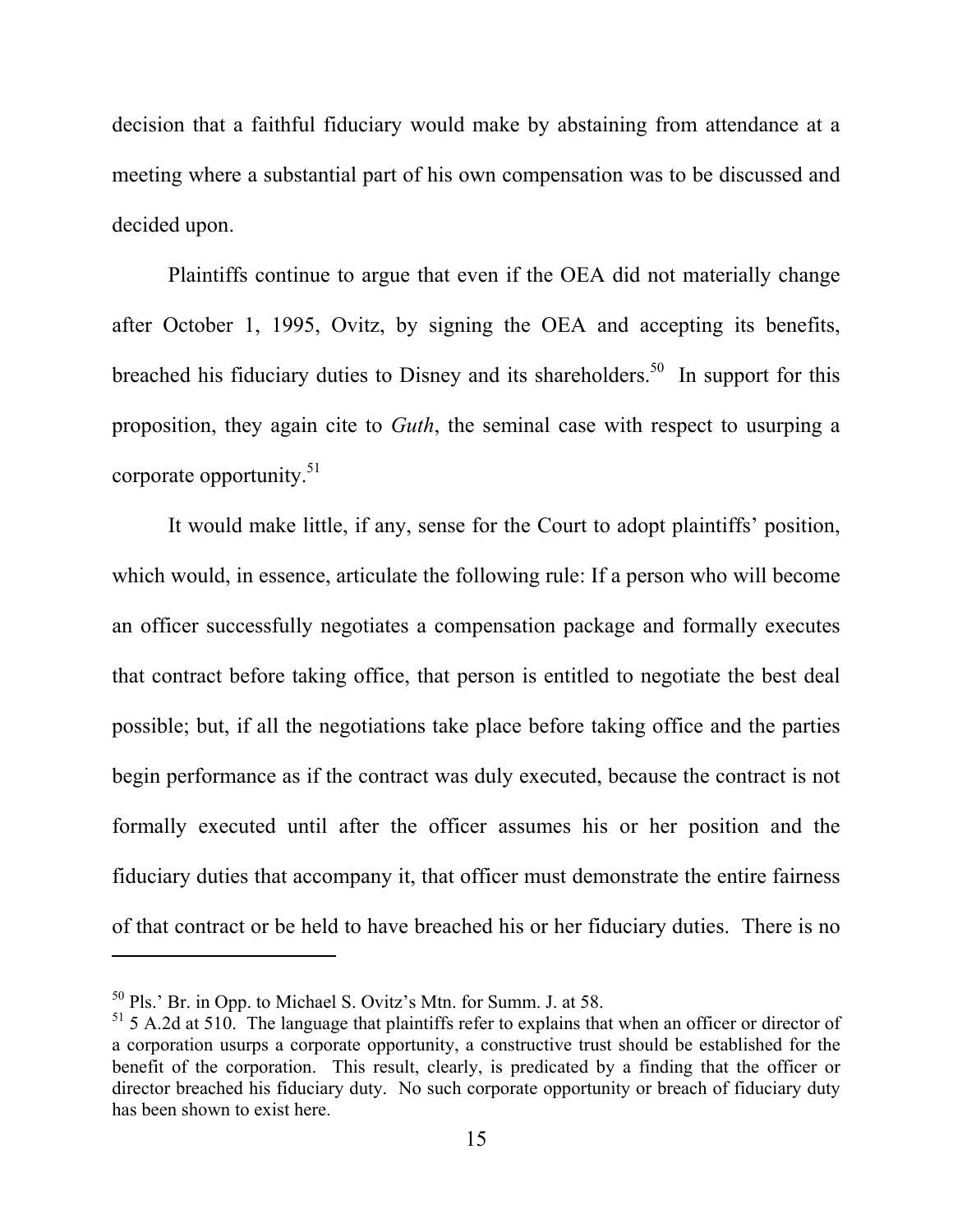reasonable rationale upon which to base such a rule, which would also conflict with elementary principles of contract law. $52$ 

Plaintiffs also suggest that after Ovitz became a fiduciary and obtained authority at Disney, he breached his fiduciary duties by failing to conduct an investigation into his hiring to ensure that the proper process was used by Disney and to ensure that the other officers and directors had complied with their fiduciary duties. Although the contours of the so-called "duty to monitor"<sup>53</sup> are unclear, they certainly do not extend to the situation present here, where Ovitz negotiated terms of his employment, as a reasonable person would expect, with the CEO and at least one member of the Compensation Committee. In addition, the Compensation Committee apparently approved the terms of his hiring in a formal resolution, and the full Board of Directors formally appointed him as President of the company.

Because Ovitz was not a fiduciary until October 1, 1995, and because no material changes to the OEA occurred after that date, the Court concludes as a matter of law that Ovitz could not have breached a fiduciary duty he owed by

<sup>&</sup>lt;sup>52</sup> Even though the OEA had not yet been executed, both Eisner and Ovitz had signed the OLA, both parties began performing in accordance with the basic economic terms laid out therein and approved by the Compensation Committee on September 26, 1995 (with the exception of the stock option value guarantee). This would likely be sufficient to prove or, at the very least, to make a colorable argument that some form of contract existed between Ovitz and Disney sufficient to bind both parties by no later than October 1, 1995.

<sup>53</sup> *See Beam ex rel. Martha Stewart Living Omnimedia, Inc. v. Stewart*, 833 A.2d 961, 970-72 (Del. Ch. 2003), *aff'd*, 845 A.2d 1040 (Del. 2004); *In re Caremark Int'l Inc. Derivative Litig.,* 698 A.2d 959 (Del. Ch. 1996).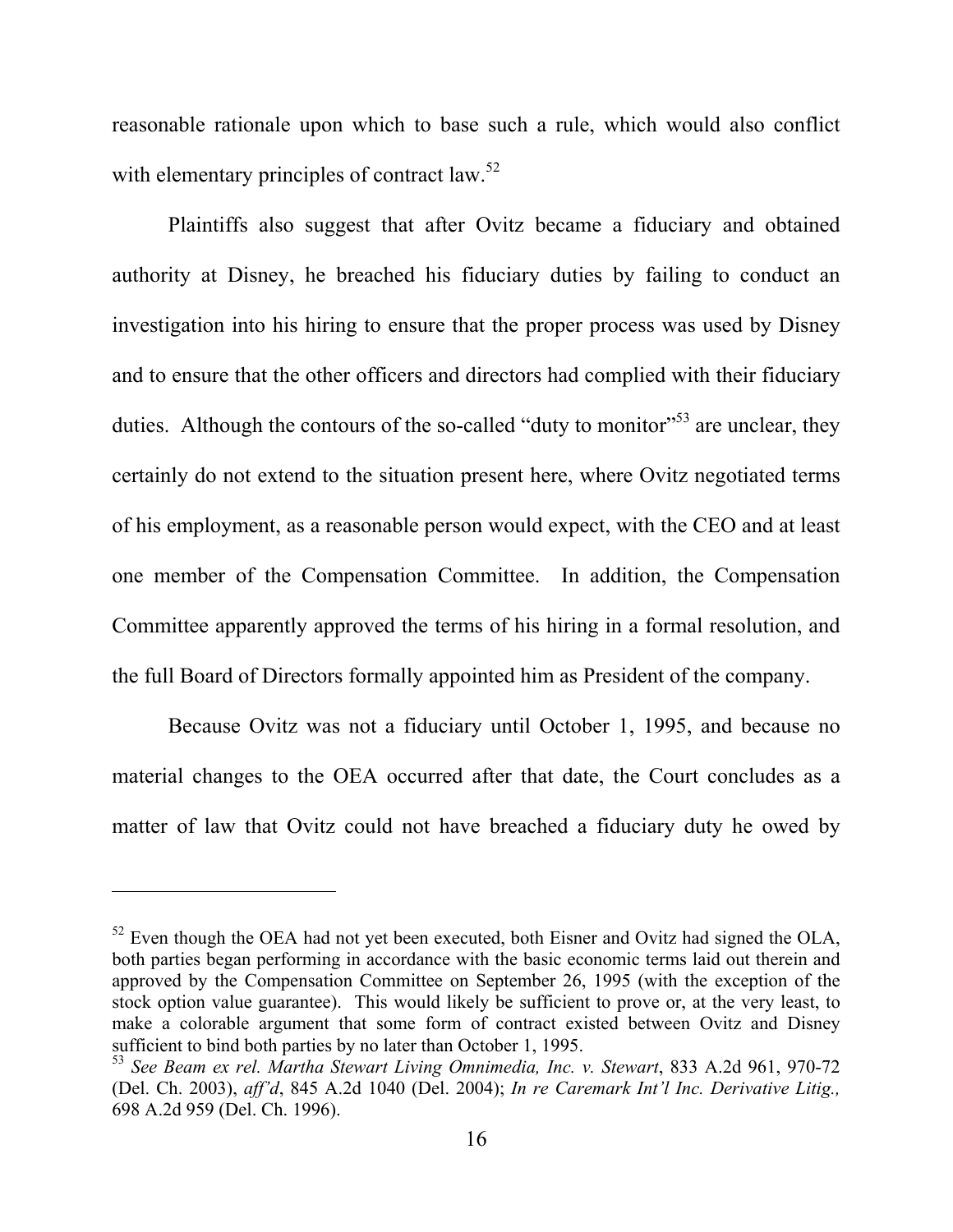performing under the OEA and by duly executing that document which conformed with the course of performance of the parties.<sup>54</sup> Because Ovitz did not breach his fiduciary duties, irrespective of whether other Disney directors and officers may have done so, Ovitz need not show the entire fairness of the OEA, and he is entitled to summary judgment with respect to the claim that he breached his fiduciary duties by entering into the OEA.

## *C. Genuine Issues of Material Fact Exist Regarding the Claim of Waste*

The parties did not squarely address the claims regarding waste in the briefing or argument on this motion. Because it is unclear whether Disney received "any substantial consideration" and whether there was a "good faith judgment" by the board "that in the circumstances the transaction [was] worthwhile," the claims for waste must remain.<sup>55</sup> Having failed to present undisputed facts that would entitle him to judgment as a matter of law on this claim, Ovitz's motion for summary judgment as to the waste claims is denied.

<sup>&</sup>lt;sup>54</sup> Ovitz's personal, unadvised, and lay conclusions about whether he was legally bound by a handshake or a signature are irrelevant to this conclusion. Whether or not he thought he was bound, he almost certainly was bound based on the OLA, his oral representations, and his performance, and his counsel surely would have advised him thusly had the question been presented.

<sup>55</sup> *Brehm v. Eisner*, 746 A.2d 244, 263 (Del. 2000) (emphasis removed).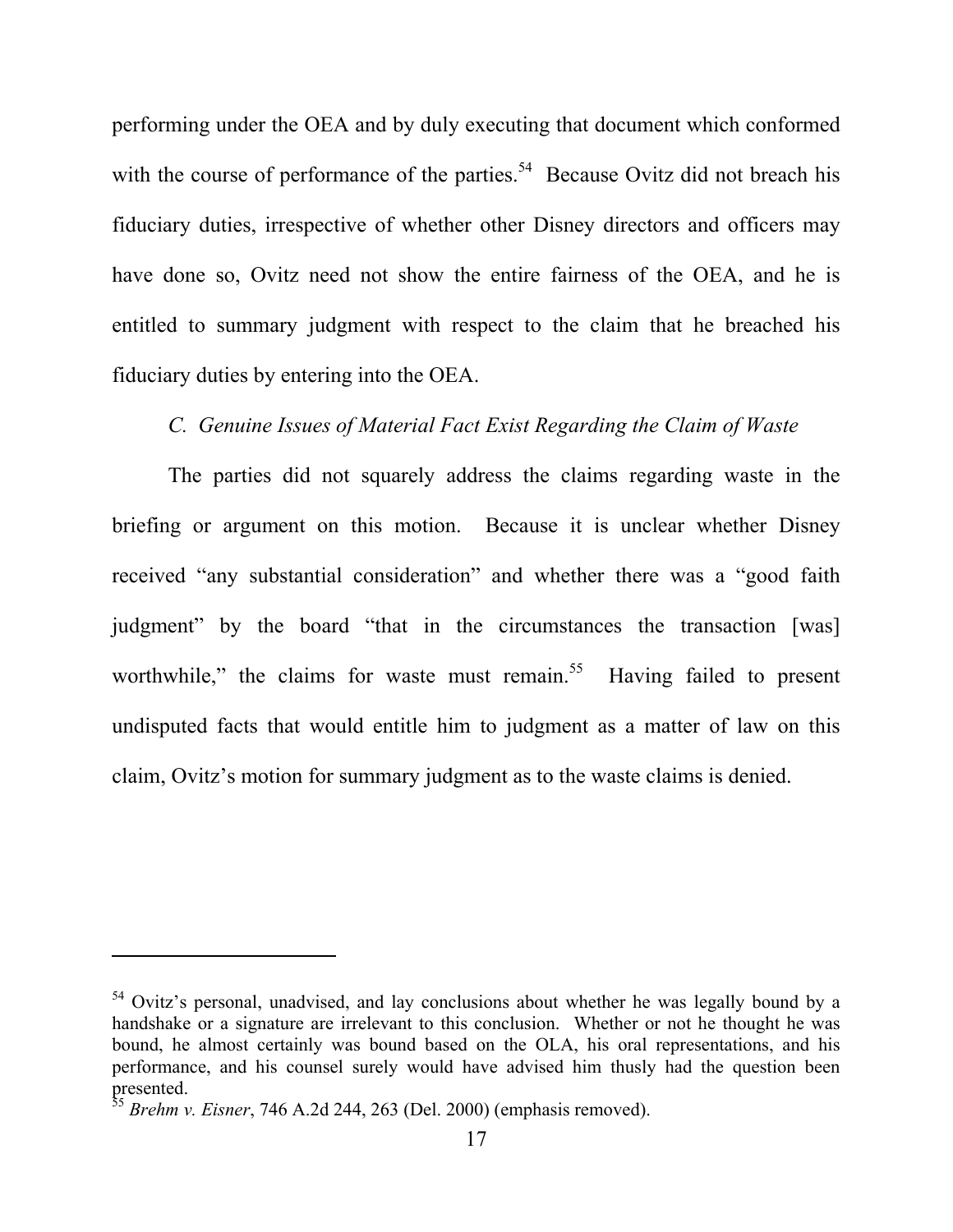# *D. Genuine Issues of Material Fact Exist Regarding Whether Ovitz Breached His Fiduciary Duties In Receiving A Non-Fault Termination*

It is beyond question that Ovitz was a fiduciary of Disney during the discussions and negotiations regarding his termination in the latter part of 1996. Until December 27, 1996, Ovitz was both an officer of Disney and a director of Disney. As such, Ovitz owed to Disney the fiduciary duties of care and loyalty. The question, therefore, is what was the extent and nature of Ovitz's duties during the termination period, and did he comply with them?

Ovitz has argued that so long as he possessed a subjective belief that Disney did not have good cause to terminate him, that he was justified in receiving the NFT, and thus did not breach his fiduciary duties. Delaware law, however, has always taken an objective approach to determining fiduciary duties.<sup>56</sup> Plaintiffs cite a previous decision in this case for the proposition that Ovitz, as a fiduciary, "had an obligation to ensure the process of his … termination was both impartial and fair."<sup>57</sup>

The situation in which Ovitz found himself was certainly undesirable. His severance from Disney was being orchestrated, and it would arguably spell the end of his career in Hollywood. Though Ovitz has attempted to characterize his termination as a unique situation in which "limited" fiduciary duties should apply,

<sup>56</sup> *See Graham v. Allis-Chalmers Mfg. Co.*, 188 A.2d 125, 130 (Del. 1963).

<sup>57</sup> *Disney*, 825 A.2d at 291.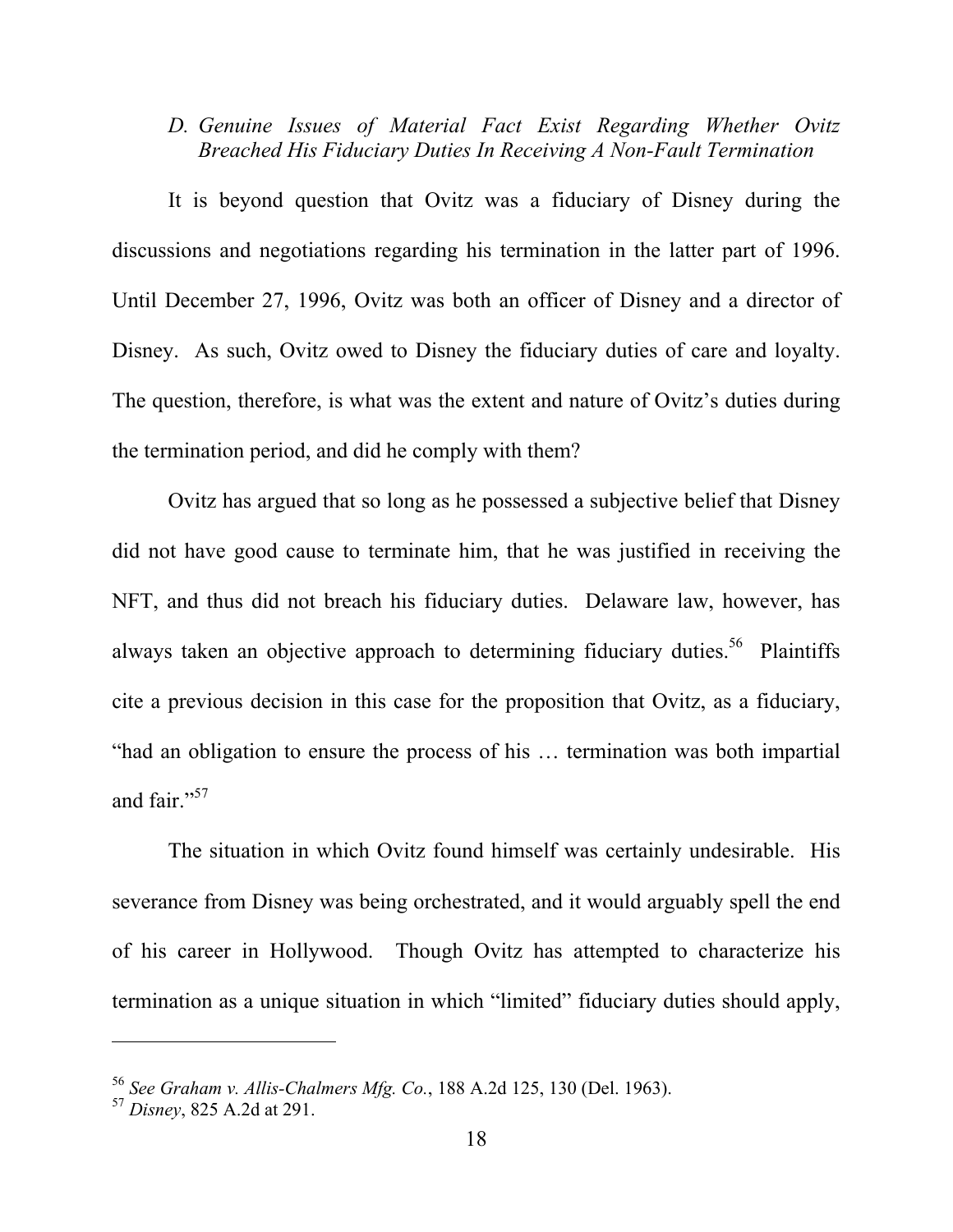well-established principles of corporate law exist by which the Court may measure Ovitz's and the other Disney fiduciaries' actions.

Section 144 of the Delaware General Corporation Law governs the validity of certain interested transactions.58 Section 144 provides that interested transactions are not void or voidable solely because they are between the corporation and a director or officer thereof if one of three requirements is met: 1) after full disclosure, a majority of disinterested directors of the board or an authorized committee thereof ratifies the transaction;<sup>59</sup> 2) after full disclosure, a majority of the shareholders, in good faith, approve the transaction; or 3) the transaction is fair as to the corporation. $60$  Of course, if the transaction constitutes waste, illegality, fraud, or an *ultra vires* act, not even ratification by disinterested directors or anything less than a unanimous shareholder vote will protect the transaction, or those participating in it. $^{61}$ 

Ovitz's negotiated separation from the company was an interested transaction within the meaning of section 144 because he, as a director and officer,

<sup>&</sup>lt;sup>58</sup> For a discussion of the application of section  $144(a)(2)$ , see the earlier opinion in this case: *In re Walt Disney Co. Derivative Litig.*, 731 A.2d 342, 366-69 (Del. Ch. 1998), *aff'd in part, rev'd in part sub nom. Brehm v. Eisner*, 746 A.2d 244 (Del. 2000).

 $59$  In fact, case law seems to indicate that not only must disinterested directors ratify the transaction, but that a disinterested party must negotiate on behalf of the company. *See Cooke v. Oolie*, 1997 WL 367034 at \*9 (Del. Ch.).

<sup>60 8</sup> *Del. C.* § 144(a).

<sup>61</sup> *See Cede & Co. v. Technicolor, Inc.*, 634 A.2d 345 (Del.), *modified*, 636 A.2d 956 (Del. 1994); *Schreiber v. Bryan*, 396 A.2d 512, 518 (Del. Ch. 1978).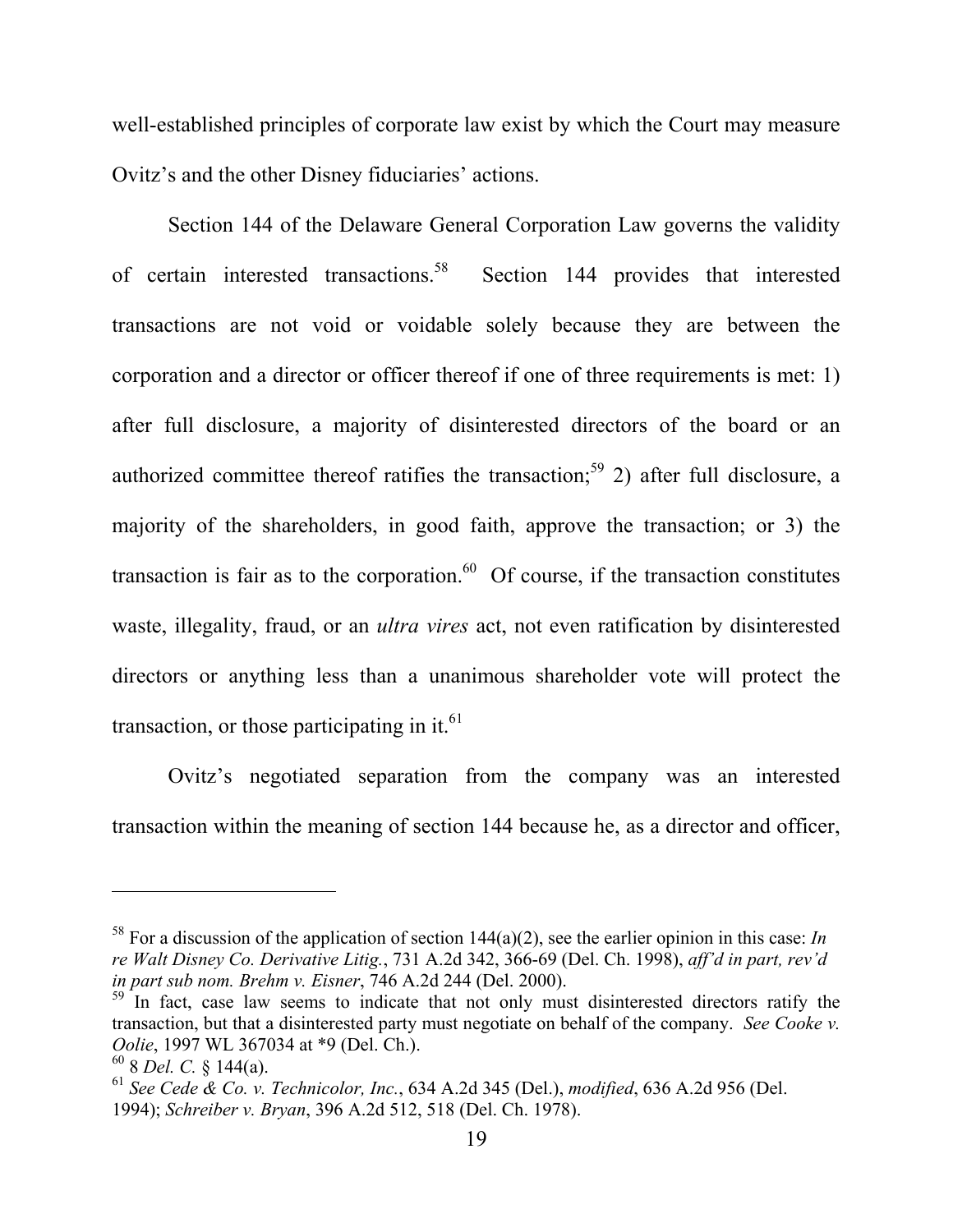engaged in a transaction with the corporation for which he was a fiduciary and received a benefit greater than that of Disney's stockholders,  $62$  and this benefit was material to Ovitz. $^{63}$  It was more than merely receiving what he was entitled to under his contract. Ovitz has argued that receiving his NFT was merely a prearranged contractual obligation, akin to receiving his salary. It is true that *if* Ovitz received a NFT, that he had a contractual right to receive the payout he did receive. But Ovitz did not have a contractual right to receive a NFT, which distinguishes this situation from the mere receipt of salary. Instead, Ovitz's receipt of a NFT was conditioned upon a one-time determination (to be made by Disney) that was not guaranteed by his contract, and Ovitz appears to have actively engaged in negotiations and decisionmaking that affected Disney's determination to grant the NFT.

Ovitz negotiated his exit from Disney with Eisner, Russell, and others. He made a conscious decision not to resign and to seek the benefits that his contract made available to him only under certain prescribed circumstances. Ovitz allegedly colluded with those on the other side of the bargaining table (and it is still unclear as to who those people were at various times) in bringing about the circumstances that would entitle him to his NFT benefits. In so doing, he allegedly

<sup>62</sup> *See Aronson v. Lewis*, 473 A.2d 805, 812 (Del. 1984).

<sup>63</sup> *See Cinerama, Inc. v. Technicolor, Inc.*, 663 A.2d 1156, 1151, 1167 (Del. 1995).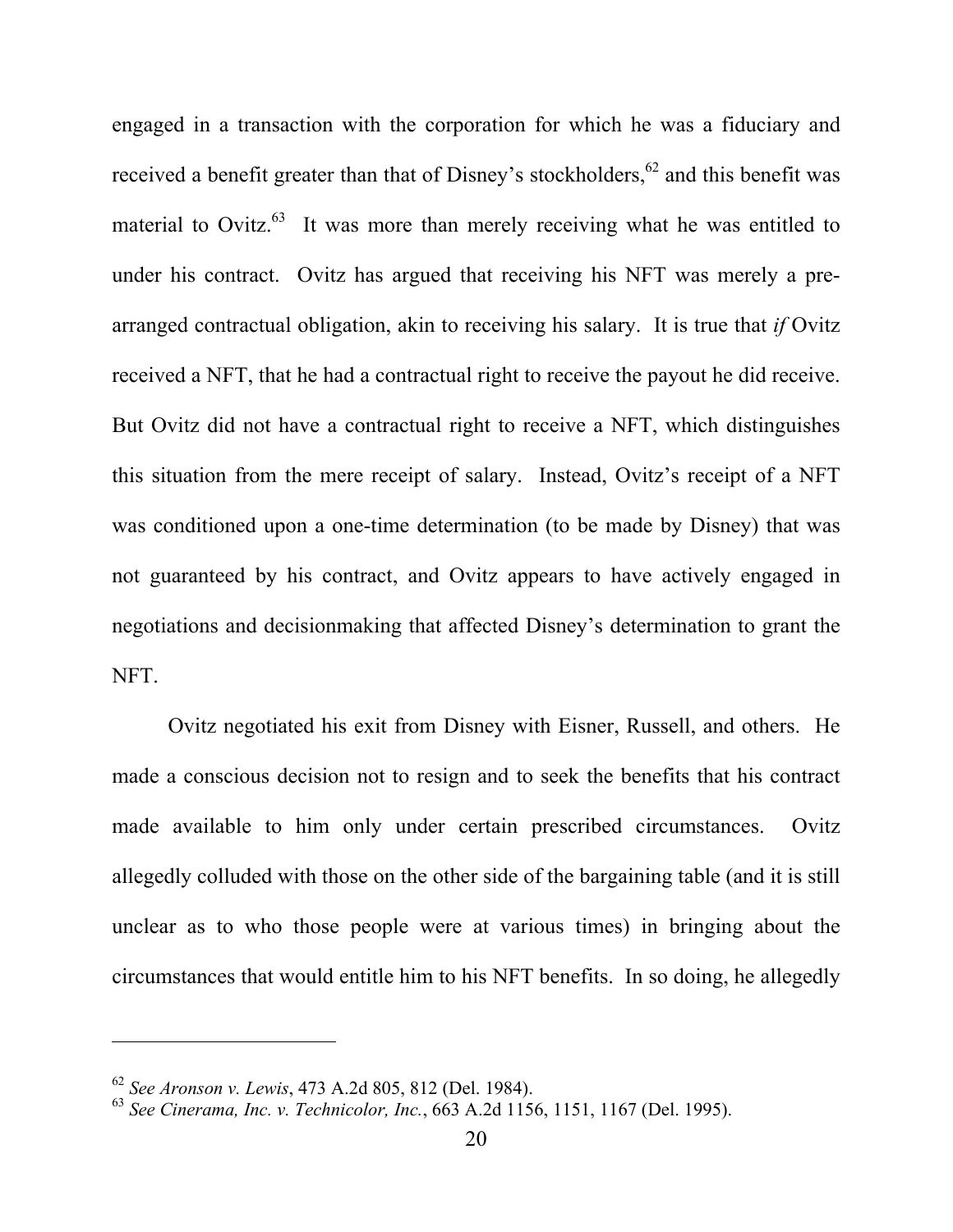manipulated corporate processes and thereby violated his fiduciary duties to Disney.

Furthermore, it is unclear from the record whether a majority of any group of disinterested directors ever authorized the payment of Ovitz's severance payments.64 No meetings were held, and no written consents were executed. Similarly, there was no shareholder vote on the issue. Absent a demonstration that the transaction was fair to Disney, that transaction may be voidable at the discretion of the company.<sup>65</sup> Such an event would of course leave Ovitz in the position of insisting upon his various contractual rights under the OEA, as they originally existed. Here plaintiffs contend that Ovitz's abuse of corporate processes amounted to a breach of duty, for which they seek money damages for the company. As there are genuine issues of material fact regarding Ovitz's receipt of the NFT, and the use of his position to obtain the NFT, summary judgment for Ovitz as to this claim is inappropriate.

### **V. CONCLUSION**

In sum, because Ovitz was not a fiduciary before October 1, 1995, prior to which the OEA was negotiated, he need not show the entire fairness of that

 $64$  Though the OEA had been approved by the Compensation Committee before Ovitz's hiring, the magnitude of the NFT, even for a company of Disney's size, would indicate to a reasonable, rational director that some action would be necessary. *See Brehm*, 746 A.2d at 259 ("Certainly in this case the economic exposure of the corporation to the payout scenarios of the Ovitz contract was material, particularly given its large size .…").

<sup>&</sup>lt;sup>65</sup> I recognize that no party seeks to void the company's determination to grant Ovitz the NFT.